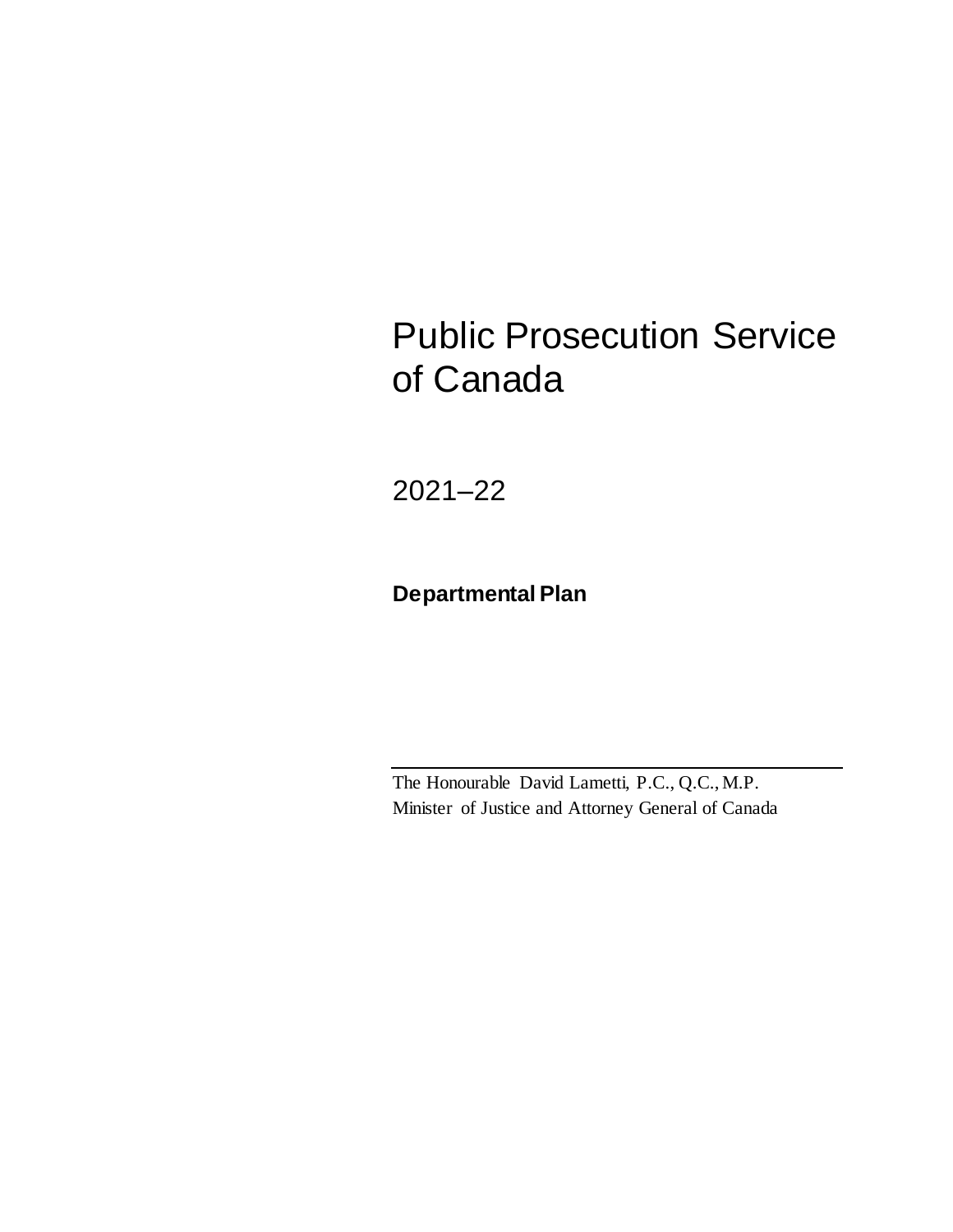**Public Prosecution Service of Canada** 160 Elgin Street, 12th Floor Ottawa, Ontario K1A 0H8 [www.ppsc-sppc.gc.ca](http://www.ppsc-sppc.gc.ca/)

Also available on the Web in PDF and HTML formats © Her Majesty the Queen in Right of Canada (2021)

Cat. No. J76-5E-PDF ISSN 2371-7408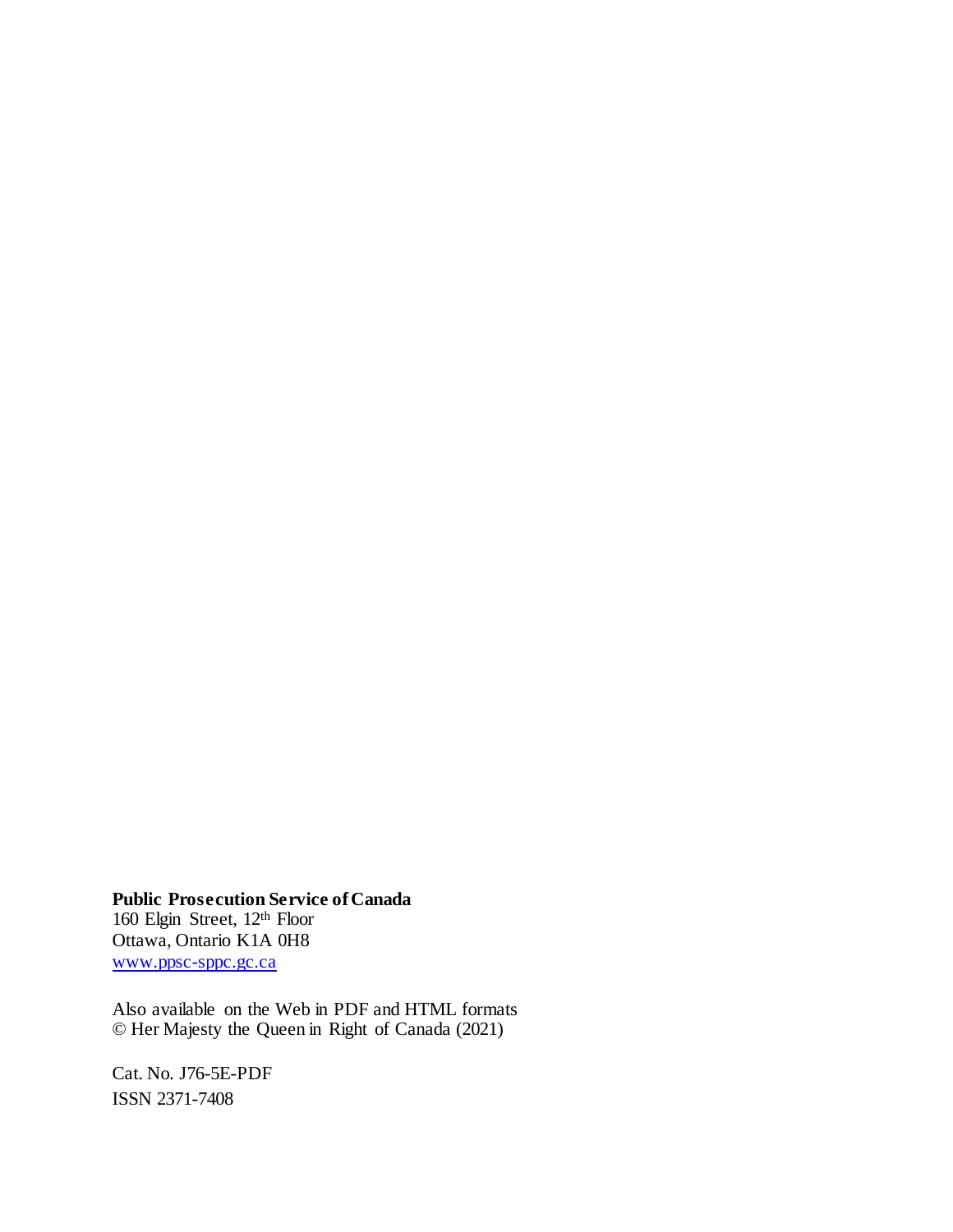## Table of contents

| From the Director of Public Prosecutions and Deputy Attorney General of |
|-------------------------------------------------------------------------|
|                                                                         |
| Core responsibilities: planned results and resources, and key risks 5   |
|                                                                         |
|                                                                         |
|                                                                         |
|                                                                         |
|                                                                         |
|                                                                         |
| Future-oriented Condensed statement of operations  19                   |
|                                                                         |
|                                                                         |
| Raison d'être, mandate and role: who we are and what we do  21          |
|                                                                         |
|                                                                         |
| Supporting information on the program inventory  23                     |
|                                                                         |
|                                                                         |
|                                                                         |
|                                                                         |
|                                                                         |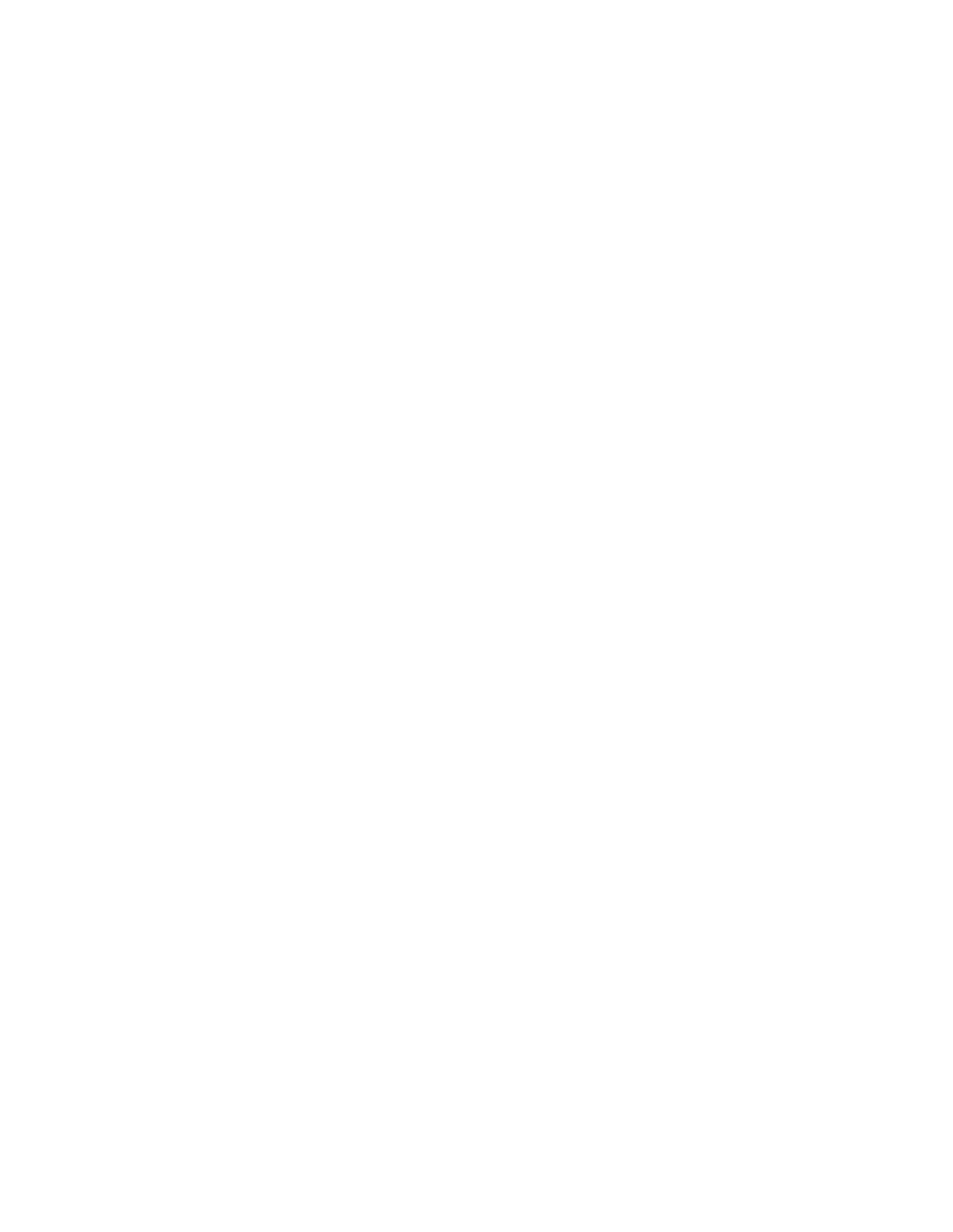### <span id="page-4-0"></span>From the Director of Public Prosecutions and Deputy Attorney General of Canada

When we prepared last year's Departmental Plan, we could not even imagine the extent to which our operations would be altered by world events. As you read this year's plan, it is set against the backdrop of both a global pandemic, and a fundamental shift in the world's consciousness in respect of systemic discrimination and racism, including as it exists in the criminal justice system here in Canada.



The Public Prosecution Service of Canada (PPSC<sup>1</sup>), as a prosecution service, plays an important part in the criminal justice system. We are proud of the role we play in protecting Canadians. That role, however, has to be examined with systemic discrimination in mind  $-$  it is incumbent upon us to look at how we make decisions, and to challenge those decisions where they may be based on bias, conscious or implicit. We have to look at our structures and policies, and to ask ourselves how they will assist us in playing our part to reduce over-representation of Indigenous and racialized Canadians in the system.

Drawing upon lessons learned from the Commission on Murdered and Missing Indigenous Women and Girls and the work of our Crown Witness Coordinators, we also have to work to better understand and address the needs and concerns of victims of crime, who have often been marginalized or disregarded as a result of systemic discrimination in the criminal justice system.

While not a project that can be confined to one year, resources will be deployed in 2021-22 to consider these issues, including looking at various chapters of our *Deskbook*, revamping our corporate values, and educating ourselves about bias and systemic discrimination. Beyond that, we will be developing plans that will over time make the PPSC more representative of the communities that it serves, at all levels of the organization.

COVID-19 has had a profound impact on the criminal justice system, and on our own operations. We have had to learn to be agile, and to work differently. For those of us with office jobs, we've been able to move operations to our respective homes. Prosecutors, paralegals and other professionals who need to appear before courts or interact with other justice system participants in court houses and police stations have also seen shifts in their work, with remote appearances

j

<sup>1</sup> Public Prosecution Service of Canada (PPSC) is its applied title, w hereas the Office of the Director of Public Prosecutions (ODPP) is the PPSC's legal title.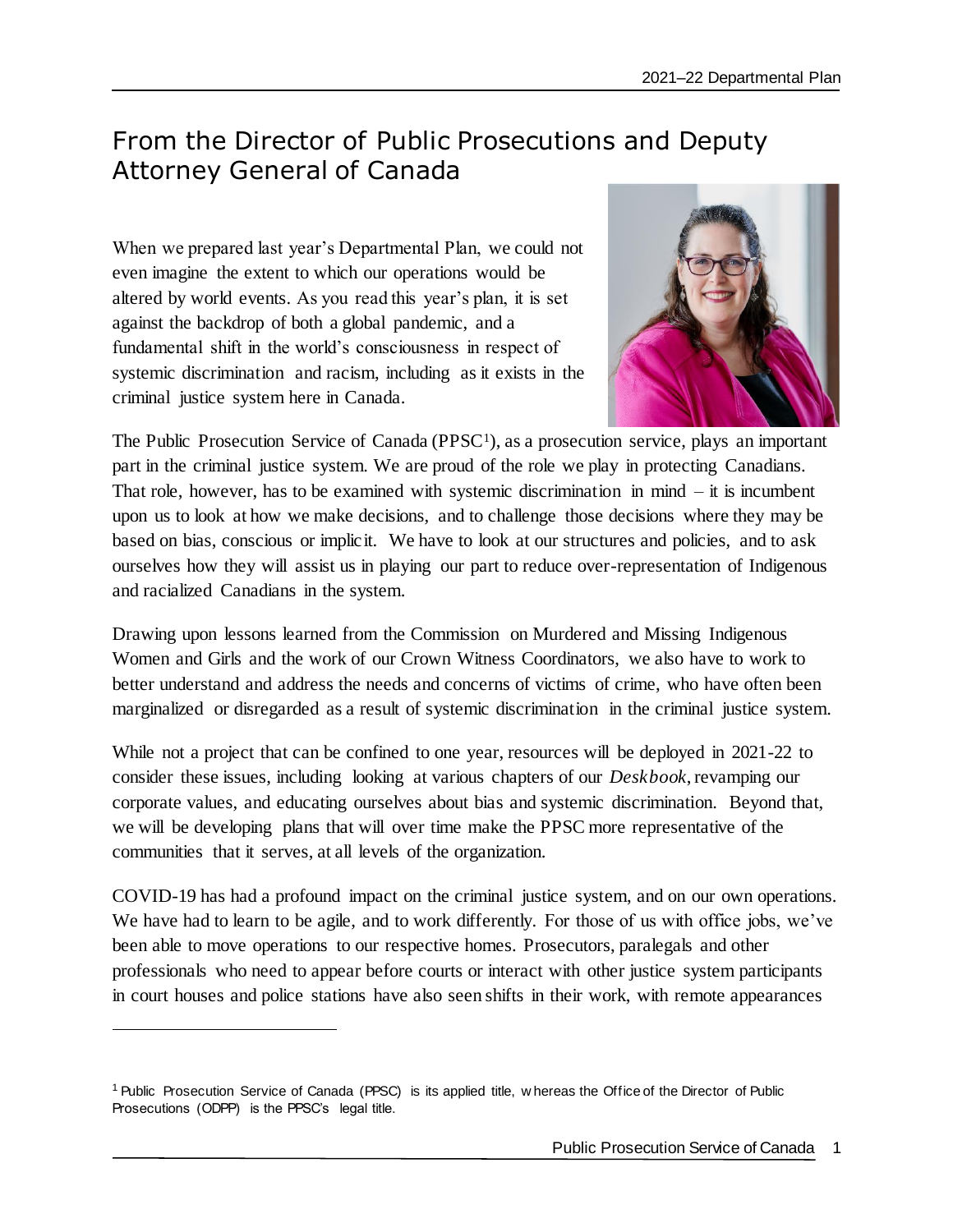being prioritized in some jurisdictions, including for hearing of matters where credibility is not in issue. While we have for some time been working to improve our digital tools, COVID has certainly brought home the priorities for us. The roll out of GCdocs, an electronic document management system, and Amicus<sup>2</sup>, our new legal case management tool, will allow our staff to access files more readily at a distance; in parallel, we will continue to work on developing useful tools for electronic disclosure. Throughout these efforts we will ensure the security of the personal and otherwise sensitive information that we handle. Those tools, even in a world no longer plagued by COVID, will allow the PPSC to step into the modern era as a prosecution service.

At the PPSC, we have always been very concerned with staff security and well-being. While that continues to be the case, there is now an enhanced focus on the physical and mental health of our staff. That priority will continue to occupy us in 2021-22, not only to keep staff safe from COVID following public health guidelines, but also as we look to expand the tools available to staff to deal with mental health issues, including vicarious trauma.

As we begin a new year, we hope for health, safety, and continuous improvement of public safety outcomes for Canadians.

Kathleen Roussel

j

Director of Public Prosecutions and Deputy Attorney General of Canada

<sup>&</sup>lt;sup>2</sup> Amicus is a customized, prosecution-specific legal case management system (referred to as LCMS in previous reports)

<sup>2</sup> From the Director of Public Prosecutions and Deputy Attorney General of Canada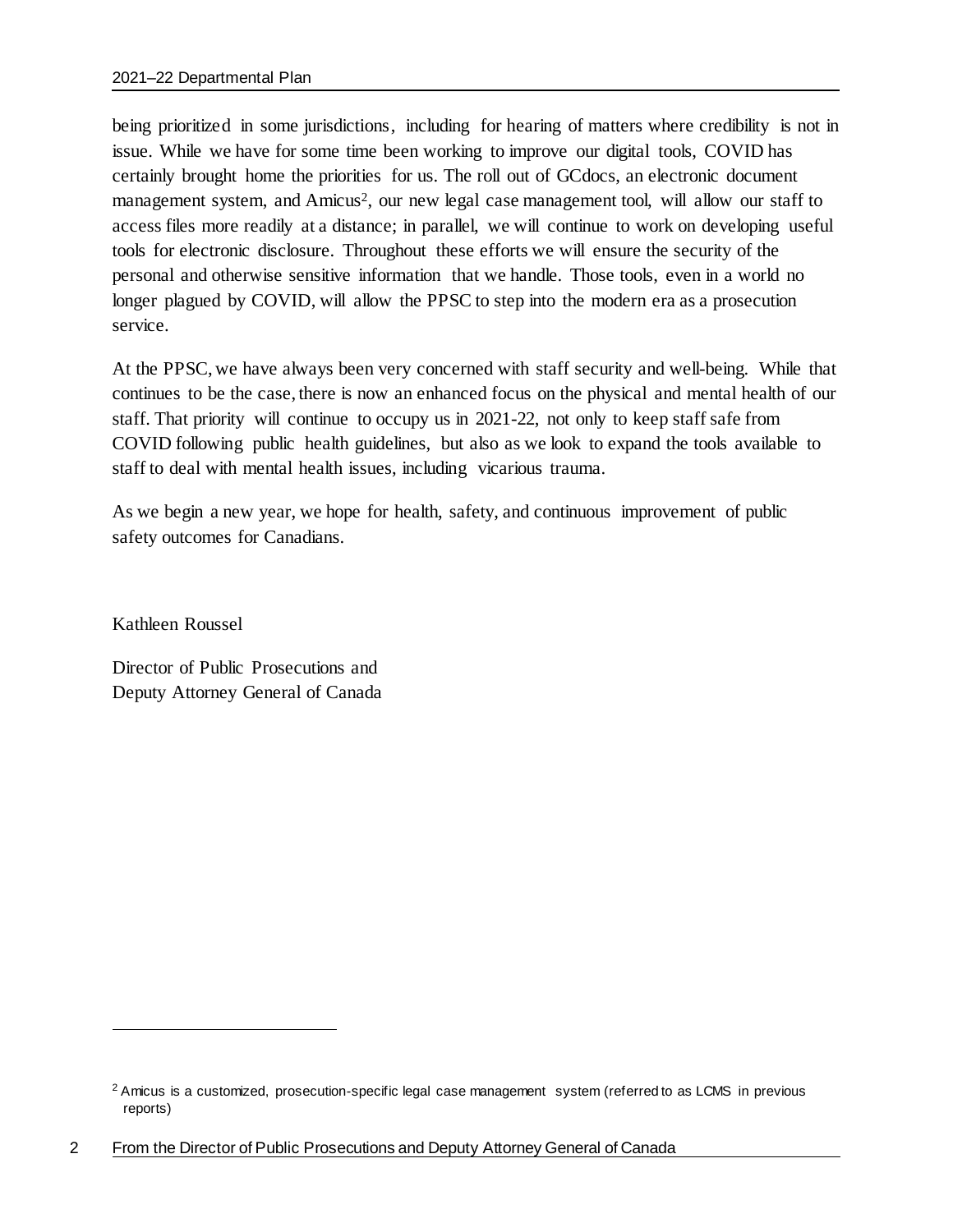### <span id="page-6-0"></span>Plans at a glance

The PPSC has three main organizational priorities for 2021-22: Nurture a Culture of Civility, Wellness, and Inclusion; Strengthen Accountability and Transparency; and Foster Efficiency and Innovation.

### **Nurture a Culture of Civility, Wellness and Inclusion**

This PPSC priority focuses on the well-being of employees and the culture of the organization by promoting and supporting a positive, healthy and inclusive workplace. The uncertainty of the COVID-19 pandemic has amplified the need for the organization to continue its efforts towards nurturing a culture of civility, wellness and inclusion.

Key activities for 2021-22 include:

- ensuring that business resumption planning accounts for the mental heath needs of employees by considering organizational results of the PPSC's survey related to the pandemic and those stemming from the Public Service Employee Survey, in collaboration with the Mental Health and Wellness Committee;
- continuing to offer support services to employees that are facing difficulties through the provision of the Employee Assistance Program and the Healthy Workplace Services;
- reviewing and updating policies and programs with the objective of addressing systematic bias and discrimination;
- implementing the PPSC's 2021-23 People Strategy that will lay the framework required to build agility, increase our efficiency and improve our effectiveness, and continue its efforts to create a diverse and inclusive workplace where employees have a sense of belonging;
- implementing the new policy on the prevention and resolution of workplace harassment and violence; and
- implementing the PPSC's 2021-23 Strategic Plan for Official Languages in order to strengthen the organization's bilingual capacity.

### **Strengthen Accountability and Transparency**

This priority focuses on the need for transparency of decision-making and the management of employees and resources at the PPSC, as well as on strong stewardship in handling public funds.

Key activities for 2021-22 include:

 providing training to management with an emphasis on fundamental principles of leadership, understanding of accountabilities and the importance of timely and transparent communications;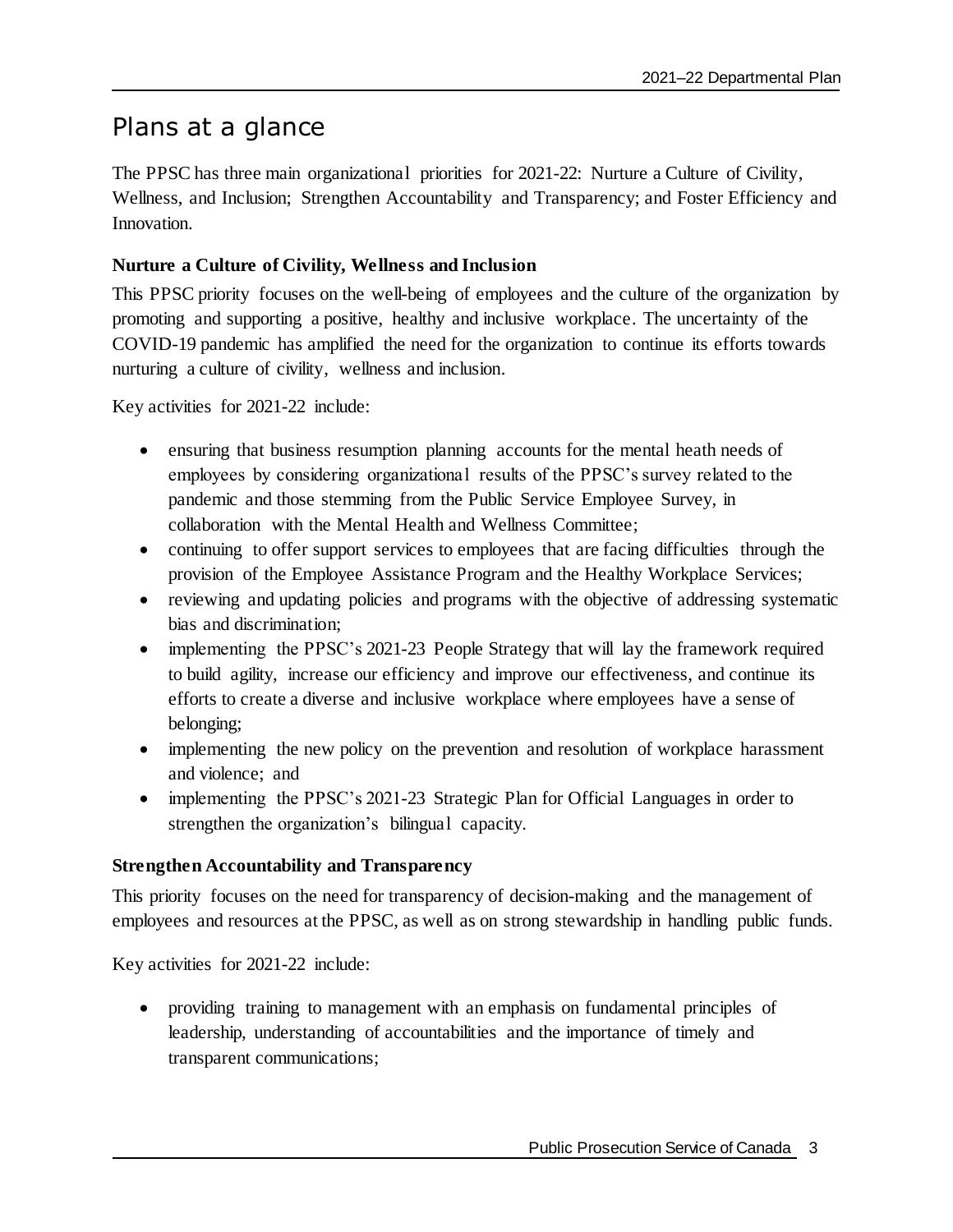- modernizing business processes related to the PPSC's Agents Affairs Program (managing private-sector prosecutors) to manage resources more efficiently, and increase regional reporting and financial advice capacity;
- redeveloping the PPSC's National Fine Recovery Program to increase the number of legal proceedings taken against offenders who have outstanding federal fines, and develop a new procurement strategy for selecting external collection agencies that assist with fine recovery; and
- redeveloping the PPSC's Complaints Policy regarding complaints from the public related to the PPSC's prosecution services.

### **Foster Efficiency and Innovation**

This priority focuses on positioning the organization to become more efficient, agile and innovative, from the way we work, to the tools and technologies we use and develop.

Key activities for 2021-22 include:

- finalizing the implementation of two significant foundational elements of the department's digital platform (Amicus and GCdocs);
- exploring the possibility of developing an online platform for paying federal fines and experimenting with new digital and data reconciliation strategies to manage information related to federal fines;
- implementing the long-term digital strategy; and
- streamlining the PPSC's hiring process to eliminate non-value-added steps and documentation.

For more information on the PPSC's plans, priorities and planned results, see the "Core responsibilities: planned results and resources, and key risks" section of this report.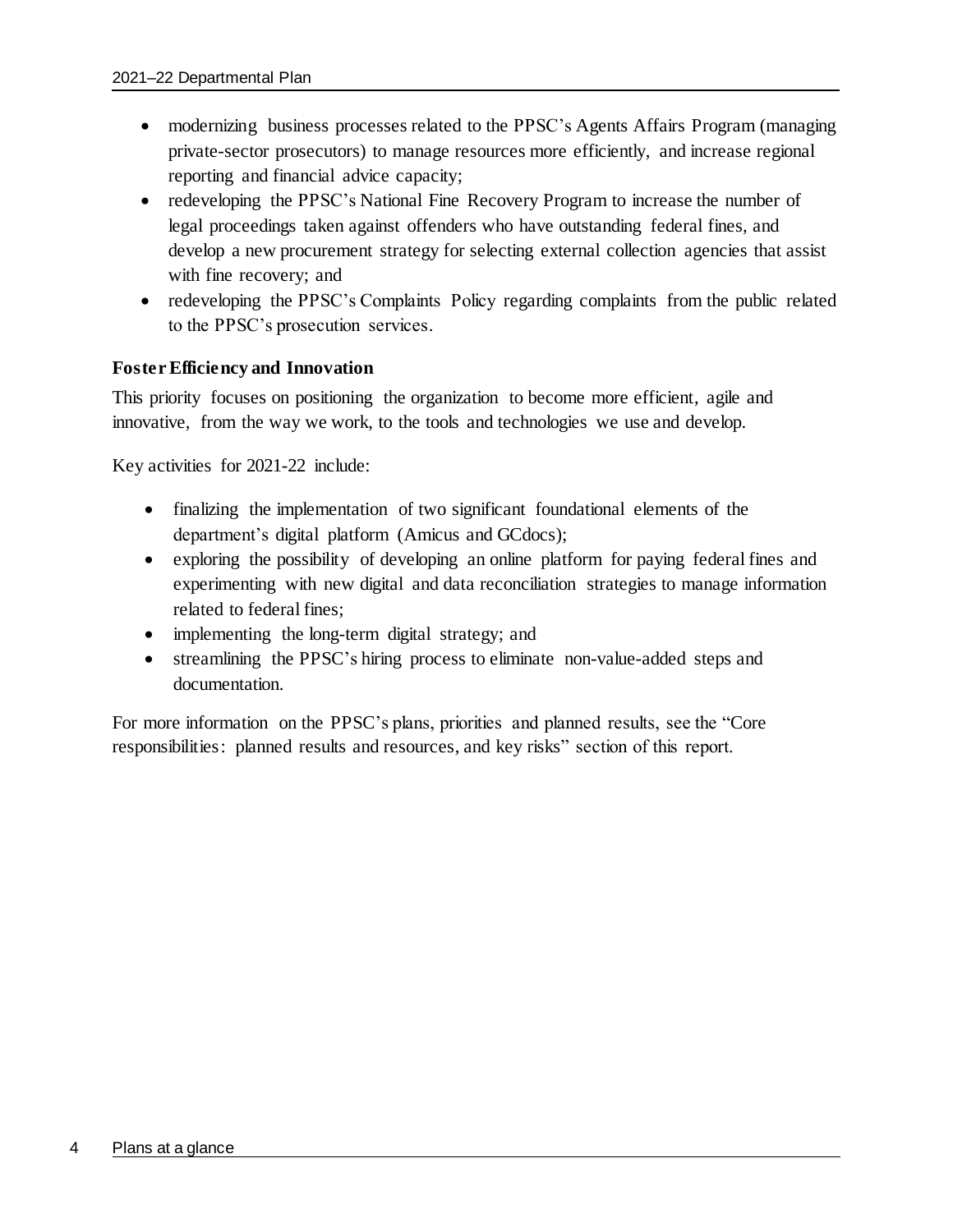## <span id="page-8-0"></span>Core responsibilities: planned results and resources, and key risks

### <span id="page-8-1"></span>Prosecution Services

### **Description**

The PPSC prosecutes criminal and regulatory offences under federal law in an independent, impartial and fair manner. It also provides prosecutorial legal advice to investigative agencies.

### **Planning highlights**

COVID-19 will likely continue to impact prosecution services due to potential lockdowns of courts, resulting in a greater reliance on virtual hearings and trials to conduct prosecutions. To address this, the PPSC will increase its use of digital resources, e-signatures, and e-documents for court filings, file work, and administrative operations. This will ensure counsel and support staff working from home have access to useful tools and support. The PPSC will continue to collaborate in initiatives launched to enhance the modernization of the criminal justice system to support the work of prosecutors and the courts. These initiatives are directed to attempt to mitigate court delays and the back log of files awaiting court disposition, and address difficulties of having witnesses and counsel appearing virtually. Ultimately, many of these initiatives will be dependent upon decisions beyond the PPSC's control, including those made by other justice system participants, court administrations and the judiciary.

Given the urgent need presented by the pandemic, the PPSC agreed to conduct the prosecution of violations of by-laws passed by First Nations pursuant to the *Indian Act* that are directly related to COVID-19. This involves us entering into an agreement with local First Nation bands for the PPSC to prosecute *Indian Act* by-laws related to the pandemic, and provide legal advice to the local enforcement authority or police force. This is a temporary arrangement being carried forward into 2021-22, and is not expected to continue beyond the timeline of the pandemic. It is also anticipated that the PPSC will be required to prosecute offences under the new *Quarantine Act*.

Changes in legislation and directives are a part of the evolving legal system in Canada. The PPSC *Deskbook* sets out the guiding principles that all federal prosecutors, and persons acting as federal prosecutors, must follow, and contains the directives and guidelines for federal prosecutions. For that reason, regular reviews of the *Deskbook* are essential to keep it current. In 2021-22, pertinent chapters will be reviewed from multiple diversity and inclusion perspectives to ensure it contains guidance directing that prosecution decisions are made in a fair and equitable manner and its policies are reflective of the evolution of its role and purpose. This also emphasizes the PPSC's strong recognition of the role it plays in the criminal justice system and the impact its decisions have on racialized and marginalized communities. In particular, these reviews will assist in continuing to implement the Calls for Action issued by the Truth and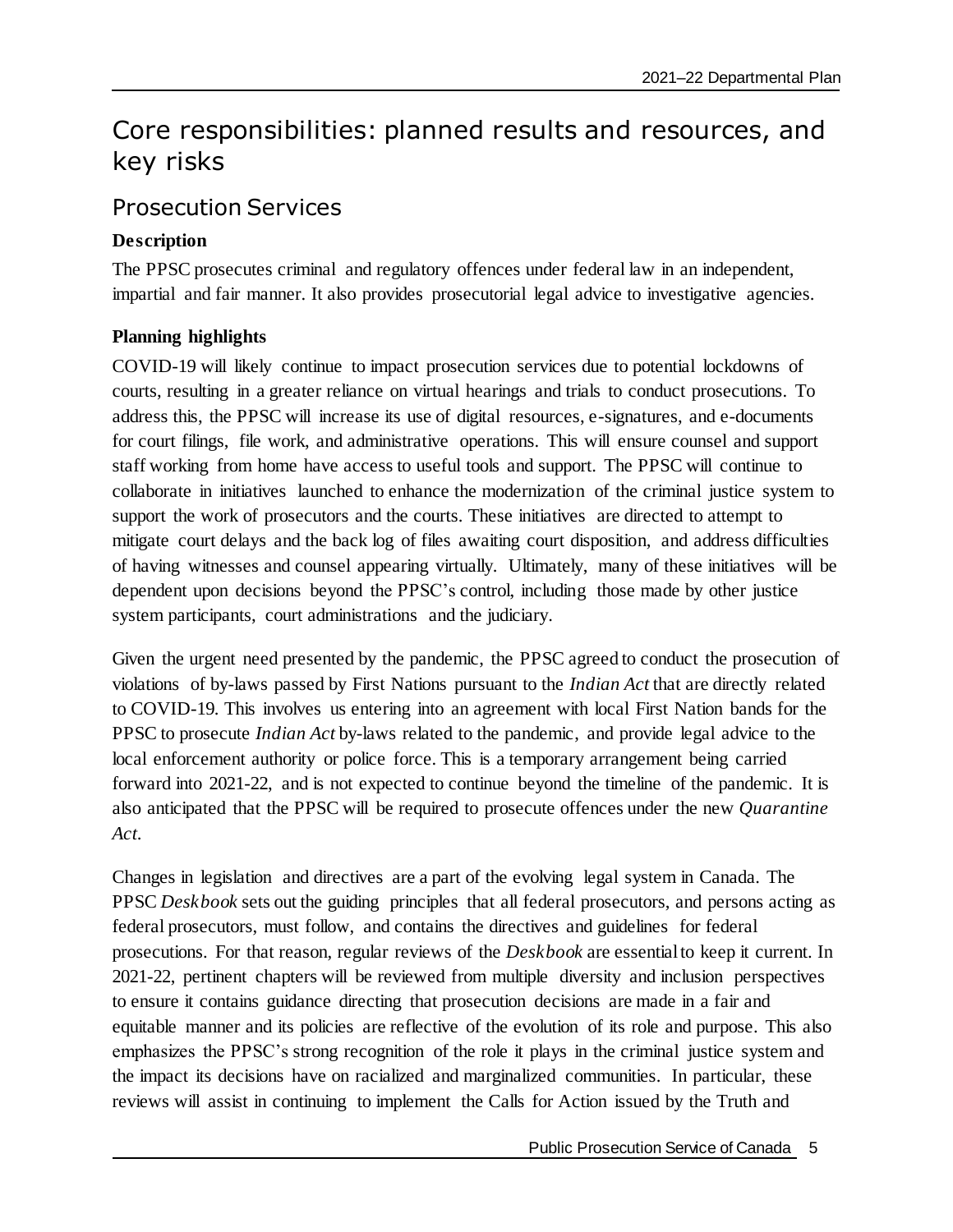Reconciliation Commission and Calls for Justice issued by the National Inquiry into Missing and Murdered Indigenous Women and Girls.

In 2021-22, the PPSC will continue to monitor the application of the new Directive on the prosecutorial approach to the offence of possession of controlled substances contrary to s. 4(1) of the *Controlled Drugs and Substances Act*, which considers the realities of the health impact of substance use while acknowledging that certain drug use may present particular public safety concerns. The guideline directs prosecutors to focus on serious cases raising public safety concerns, and to otherwise pursue suitable alternative measures and diversion from the criminal justice system for simple possession cases.

The Crown Witness Coordinator Program, which is unique to the northern territories, provides a service that supports victims and witnesses involved in the court process, with a particular focus upon helping to bridge the cultural gap between the justice system and Indigenous peoples. Initial contact by telephone or mail between Crown Witness Coordinators (CWCs) and victims/witnesses is often difficult, especially in Nunavut and some North West Territory communities. As such, the use of Facebook Messenger will be introduced to increase CWCs' capacity to reach victims and witnesses in the northern territories.

Ongoing professional development and learning is essential for prosecutors. The goal is to ensure that year-round training content is provided so that prosecutors are able to tackle the complex prosecutions of today as they arise. The PPSC School for Prosecutors will continue to pivot from in-person to virtual/digital capability for training methods as the COVID-19 pandemic continues. The PPSC will also be moving forward with the revision of the Federal Prosecutor Development Program.

In 2021-22, the PPSC will finalize the implementation of Amicus. This legal case management system will provide greater responsiveness to the complexities of the criminal justice system and a more sustainable and long-term solution to managing case files.

#### **Gender-based analysis plus**

To build capacity for the GBA+ *Deskbook* review, the PPSC will commence the delivery of specialized training for prosecutors on the practical applications of GBA+ in their work. The training pilot will be delivered to PPSC's Diversity and Inclusion Committee and to its internal working group tasked with the *Deskbook* review. Subsequently, the training will also be provided to key functional leads and the members of the PPSC Senior Advisory Board.

In collaboration with the Diversity and Inclusion Committee and Human Resources Programs and Development, the PPSC's GBA+ Responsibility Centre will promote diversity and inclusion across the organization and continue to support various GBA+ initiatives, such as the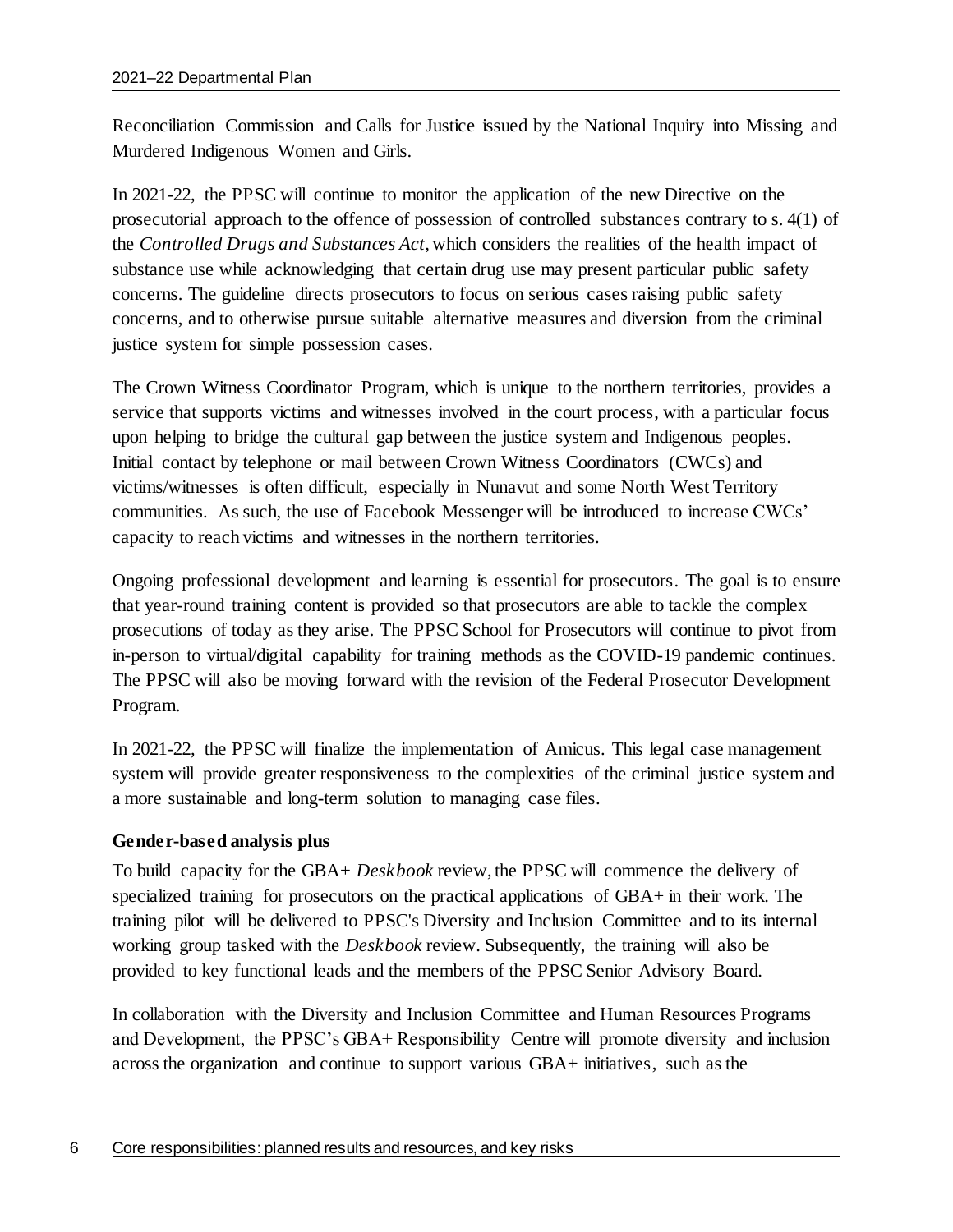development of PPSC specific tools and/or guides and the creation of a GBA+ Resource Hub on its intranet site, iNet.

### **Experimentation**

The pandemic has placed an increased pressure on the PPSC to adapt and find new ways of working remotely, and has forced the need to accelerate the delivery of new digital services and solutions in support of its mandate. In 2021-22, the PPSC will continue to work with various prosecution stakeholders to experiment with different electronic document disclosure technologies and determine which solutions could result in a more secure and timely preparation of products destined for disclosure to the defence and the courts.

### **Key risks**

The PPSC identified its top risks for the 2020-21 and 2021-22 fiscal years: Stewardship, Security of Information and the Safety of Staff.

**Risk to Stewardship:** There is a risk that the current state of the PPSC's national programs structure (Agent Affairs and National Fine Recovery) could negatively impact the PPSC's ability to manage funds.

To mitigate this risk, the PPSC will continue its work to strengthen the financial accountabilities of these programs and related policies, procedures and delegations. The PPSC will also develop new approaches to create efficiencies in its processes and operations.

**Risk to the Security of Information:** Given the nature of the PPSC's core mandate, there is a risk that sensitive information could be inadvertently disclosed or lost, resulting in a threat to the security and safety of individuals, a potential privacy breach, and/or the public questioning the ability of the PPSC to adequately protect the information under its control.

To mitigate this risk, the PPSC will continue the implementation of the long-term security awareness strategy aimed at improving the organization's position in the areas of security of information, physical security and staff security.

**Risk to the Safety of Staff:** There is a risk that employees and agents are exposed to incidents of threat and intimidation due to the nature of their work for the PPSC (i.e. employees or agents could be threatened or intimidated by an accused or a hostile witness).

The implementation of the PPSC's long-term security awareness strategy will also mitigate the risk to the safety of staff.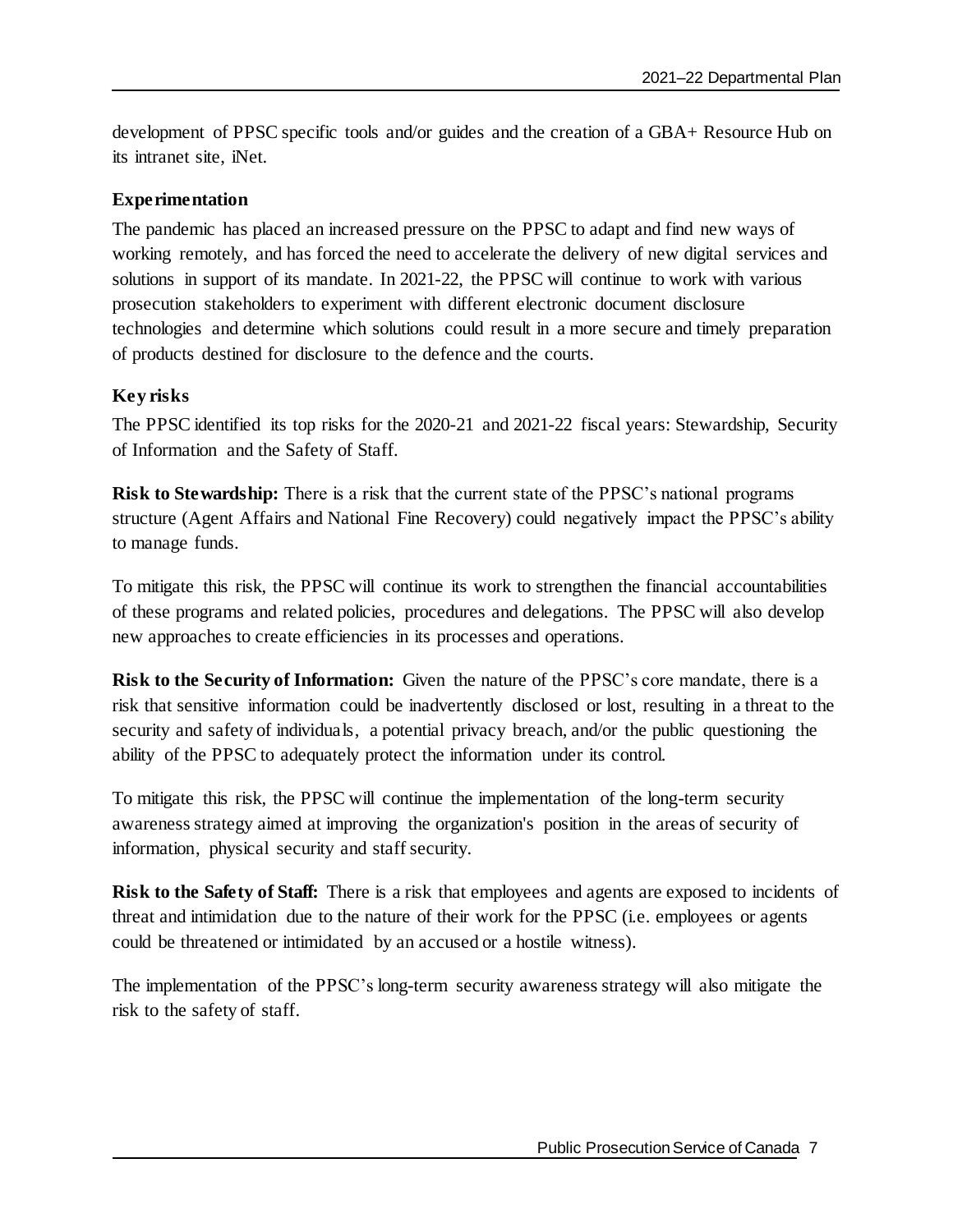| <b>Planned Results for Prosecution Services</b> |
|-------------------------------------------------|
|-------------------------------------------------|

| <b>Departmental</b><br><b>Results</b>                                                                                                             | <b>Departmental</b><br><b>Result</b><br><b>Indicators</b>                                                                                               | <b>Target</b>                         | Date to<br>achieve<br>target | $2017 - 18$<br>actual result         | $2018 - 19$<br>actual result | 2019-20<br>actual result       |
|---------------------------------------------------------------------------------------------------------------------------------------------------|---------------------------------------------------------------------------------------------------------------------------------------------------------|---------------------------------------|------------------------------|--------------------------------------|------------------------------|--------------------------------|
| Timely and<br>comprehensive<br>legal advice is<br>provided to<br>investigative                                                                    | Percentage of<br>respondents<br>satisfied with the<br>timeliness of<br>legal advice.                                                                    | Greater<br>than or<br>equal to<br>80% | <b>March 2022</b>            | <b>Not</b><br>$a$ vailable $1$       | 72%                          | <b>Not</b><br>$a$ vailable $1$ |
| agencies.                                                                                                                                         | Percentage of<br>respondents<br>satisfied with the<br>comprehensive-<br>ness of legal<br>advice.                                                        | Greater<br>than or<br>equal to<br>65% | March 2022                   | <b>Not</b><br>$a$ vailable $1$       | 80%                          | <b>Not</b><br>$a$ vailable $1$ |
| Federal<br>prosecutions are<br>completed in a<br>timely manner.                                                                                   | Number and<br>percentage of<br>cases that went<br>to trial and<br>resulted in a<br>judicial stay of<br>proceedings due<br>to Crown delay.               | Less than<br>4%                       | March 2022                   | <b>Not</b><br>$a$ vailable $2$       | 0.07%                        | 0.03%                          |
|                                                                                                                                                   | Number and<br>percentage of<br>cases that went<br>to trial and<br>resulted in the<br>Crown directing<br>a stay of<br>proceedings due<br>to Crown delay. | Less than<br>4%                       | <b>March 2022</b>            | <b>Not</b><br>$a$ vailable $2$       | 0.05%                        | 0.05%                          |
| Through<br>professionally<br>conducted<br>prosecution-<br>related work, the<br><b>ODPP</b> contributes<br>to the<br>administration of<br>justice. | Number and<br>percentage of<br>prosecutions<br>that result in a<br>determination<br>on the merits of<br>the evidence.                                   | Greater<br>than or<br>equal to<br>96% | March 2022                   | <b>Not</b><br>available <sup>2</sup> | 99.69%                       | 99.78%                         |
|                                                                                                                                                   | Number and<br>nature of judicial<br>stays for abuse<br>of process<br>based on the<br>conduct of a<br>federal<br>prosecutor.                             | $\overline{0}$                        | <b>March 2022</b>            | $\mathbf 0$                          | $\mathbf{0}$                 | $\mathbf 0$                    |
|                                                                                                                                                   | Number and<br>nature of<br>successful                                                                                                                   | $\mathbf 0$                           | <b>March 2022</b>            | $\mathbf 0$                          | $\mathbf 0$                  | $\mathbf 0$                    |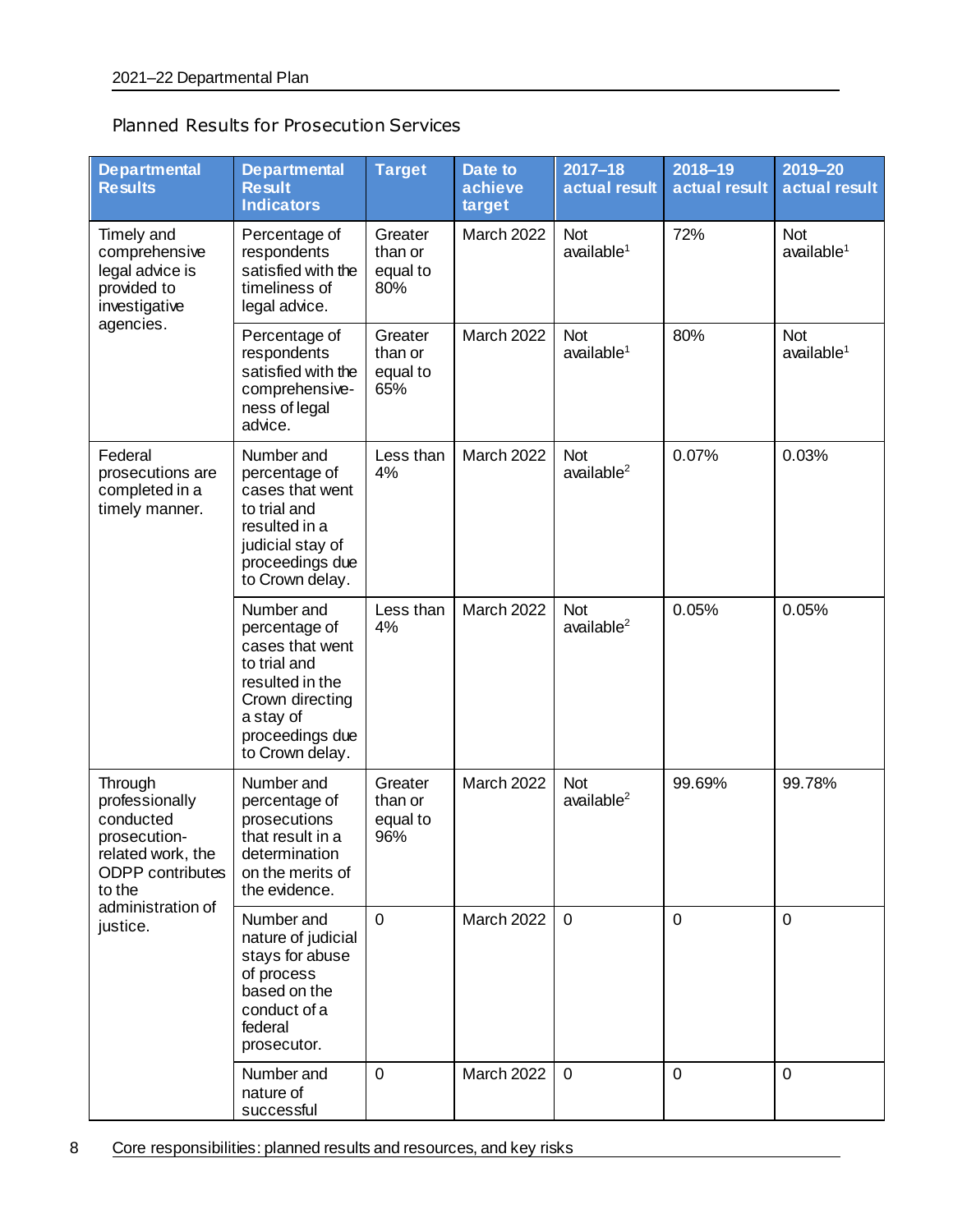| malicious<br>prosecution<br>lawsuits.                                                                            |   |                |   |  |
|------------------------------------------------------------------------------------------------------------------|---|----------------|---|--|
| Number and<br>nature of<br>substantiated<br>complaints<br>made pursuant<br>to the PPSC's<br>Complaint<br>Policy. | 0 | March 2022   0 | 0 |  |

<sup>1</sup> Level of satisfaction results are taken from the PPSC Survey of Investigative Agencies Report, which is conducted every three years. Therefore, results are unavailable for 2019-20 and 2017-18.

 $2$  Indicators were put in place in 2018-19; therefore, results are unavailable for previous years.

Financial, human resources and performance information for the PPSC's program inventory is available in the GC [InfoBase.](https://www.tbs-sct.gc.ca/ems-sgd/edb-bdd/index-eng.html)<sup>i</sup>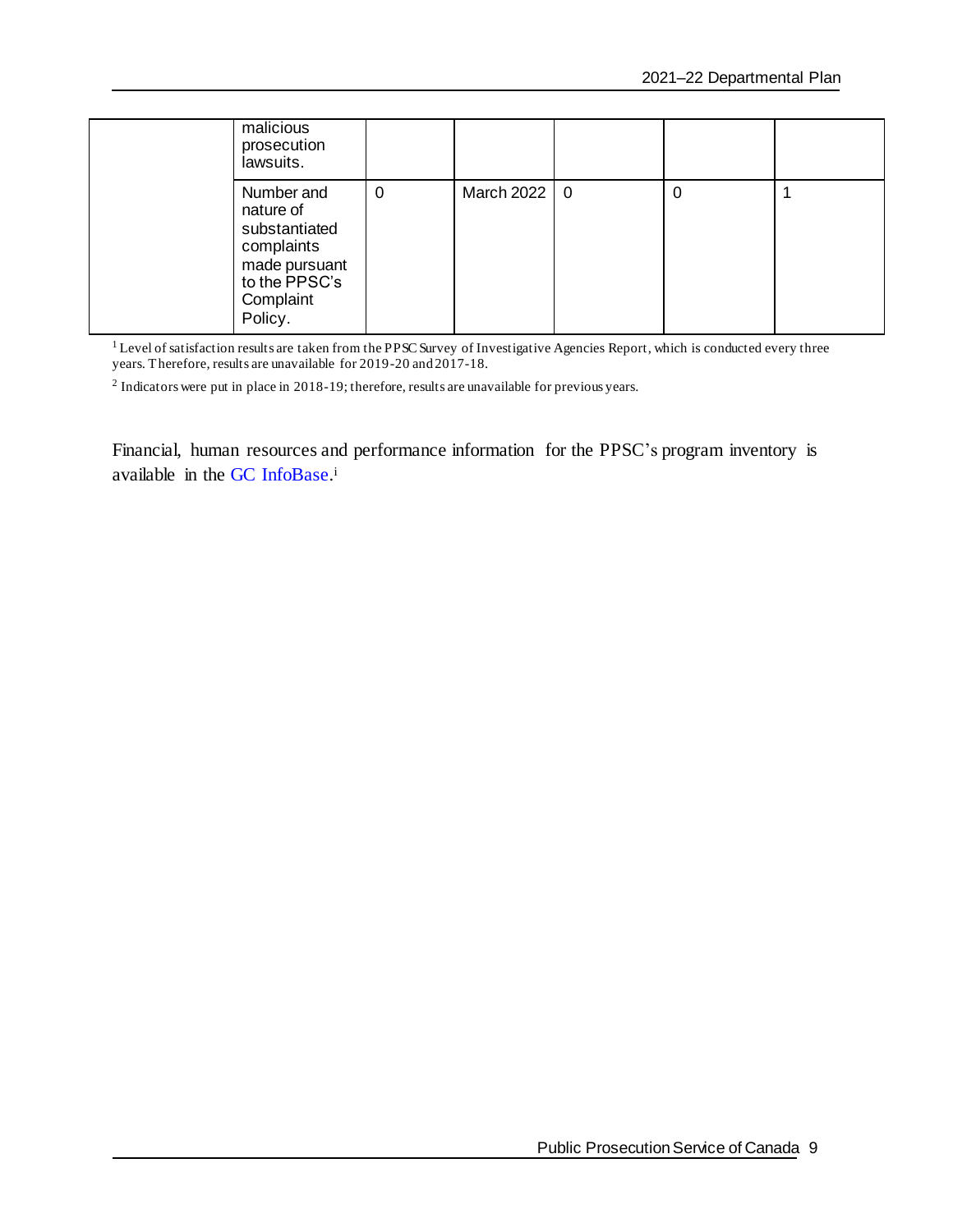|                                 | 2021-22 budgetary<br>spending (as indicated planned spending planned spending planned spending<br>in Main Estimates) | $2021 - 22$   | 2022-23       | $2023 - 24$   |
|---------------------------------|----------------------------------------------------------------------------------------------------------------------|---------------|---------------|---------------|
| <b>Gross Expenditures</b>       | 197,464,531                                                                                                          | 205,068,571   | 197,603,466   | 197,603,466   |
| Revenue Credited to<br>the Vote | $-22,542,000$                                                                                                        | $-22,542,000$ | $-22,542,000$ | $-22,542,000$ |
| Net Expenditures                | 174,922,531                                                                                                          | 182,526,571   | 175,061,466   | 175,061,466   |

### Planned budgetary financial resources for Prosecutions Services

Financial, human resources and performance information for the PPSC's program inventory is available in the GC [InfoBase.](https://www.tbs-sct.gc.ca/ems-sgd/edb-bdd/index-eng.html)<sup>ii</sup>

#### Planned human resources for Prosecution Services

| 2021-22                       | $2022 - 23$                   | $ 2023 - 24 $                 |  |
|-------------------------------|-------------------------------|-------------------------------|--|
| planned full-time equivalents | planned full-time equivalents | planned full-time equivalents |  |
| 890                           | 890                           | 890                           |  |

Financial, human resources and performance information for the PPSC's program inventory is available in the GC [InfoBase.](https://www.tbs-sct.gc.ca/ems-sgd/edb-bdd/index-eng.html)iii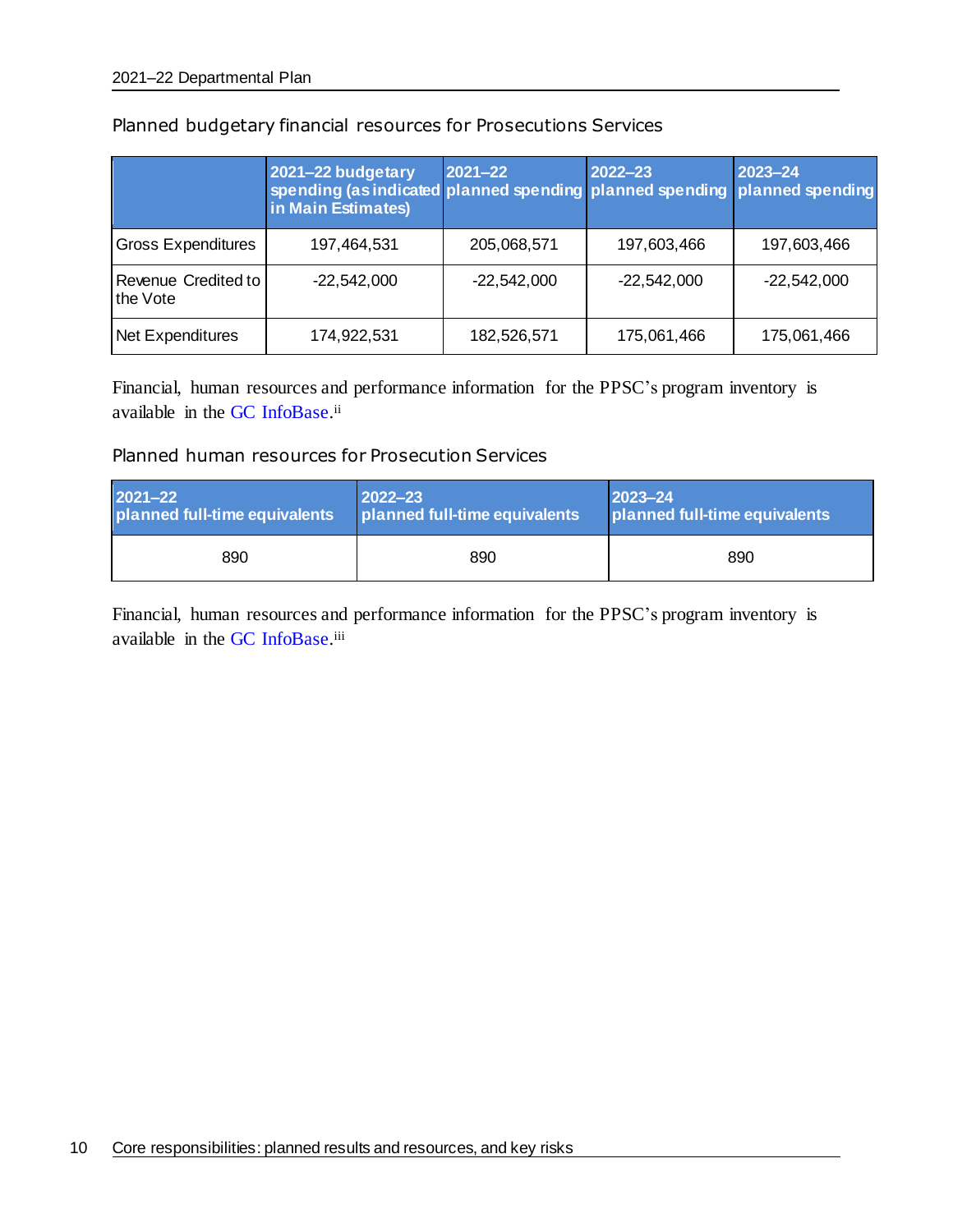## <span id="page-14-0"></span>Internal Services: planned results

### **Description**

Internal Services are those groups of related activities and resources that the federal government considers to be services in support of Programs and/or required to meet corporate obligations of an organization. Internal Services refers to the activities and resources of the 10 distinct services that support Program delivery in the organization, regardless of the Internal Services delivery model in a department. These services are:

- Management and Oversight Services
- Communications Services
- ▶ Legal Services
- Human Resources Management Services
- Financial Management Services
- Information Management Services
- **Information Technology Services**
- Real Property Management Services
- Materiel Management Services
- Acquisition Management Services

### **Planning highlights**

Like many other organizations, the PPSC experienced a dramatic shift to a virtual workforce during the pandemic. As such, the PPSC prioritized regular communications from the onset of the pandemic, including opportunities for employees to engage and provide feedback.

In 2021-22, the PPSC will focus on its digital future and continue to enhance its user-centric approach to the development of its public-facing materials. In particular, the organization will broaden its use of social media platforms to increase its reach, promote news releases more widely, increase public understanding of the PPSC's role in the criminal justice system, as well as promote employee wellness, and diversity and inclusion. The PPSC will also continue to ensure its employees have access to the information and resources they need to support their daily operations and overall health and well-being.

In 2021-22, the PPSC will finalize the implementation of two major foundational elements to its digital platforms: Amicus, our new legal case management tool, and the GCdocs electronic document management system. To implement these platforms, the PPSC will continue to invest to support their deployment and service longevity, enhance organizational digital dexterity as well as look ahead to other technologies that will contribute to digital innovation at the PPSC.

The context of the global pandemic has also dictated that the PPSC rethink its approach to corporate security and workspace solutions. With the increased need for mobility of its workforce in 2021-22, the PPSC will revisit its security approach in order to maintain a healthy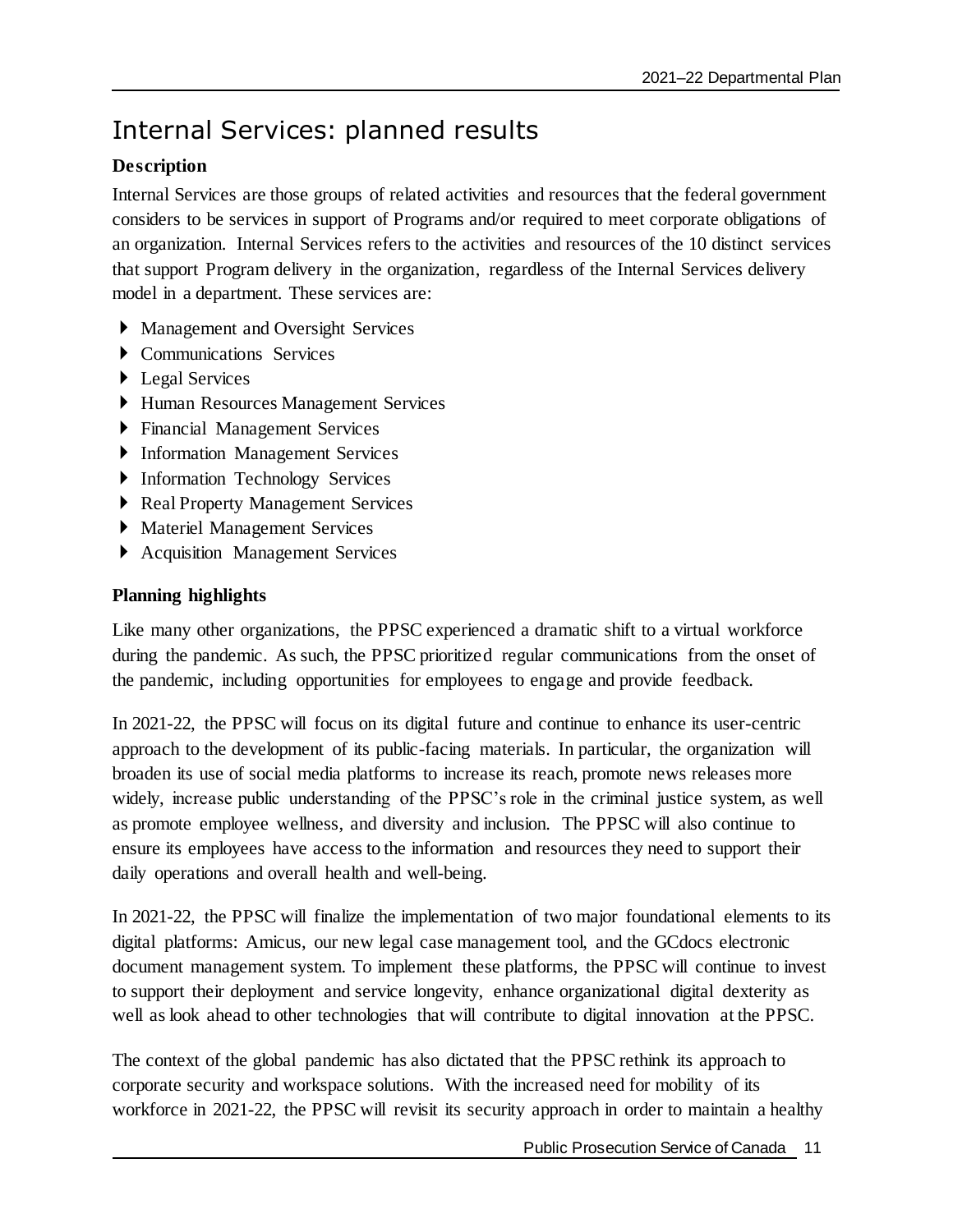posture in the protection of its personnel and information assets. Furthermore, the PPSC will continue to support remote working and examine its future workspace needs. This will ensure the department maintains a balanced, long-term approach to a modern and functional workplace that will effectively support the delivery of remote and non-remote legal operations.

In collaboration with the Diversity and Inclusion Committee, the PPSC's Champions for a Bias-Free Workplace will focus on a wide range of issues related to systemic discrimination to ensure that, over time, the organisation's leadership team at all levels better reflects the diversity of the organization as a whole and Canadian society more generally. In 2021-22, the Champions will review suggestions gathered during group discussions with employees, supervisors, managers and bargaining agents and recommend areas of focus for the organization to eliminate real or perceived bias in the PPSC's policies, programs and practices.

In 2021-22, the PPSC's recruitment efforts will be expanded to incorporate strategies for increasing its Indigenous representation across the organization. The PPSC will also work closely with its central agency partners to increase representation of persons with disabilities through Public Service-wide programs and identify strategies for equity-seeking groups. In collaboration with the Human Resources Directorate, the Diversity and Inclusion Committee will review current and future policies, programs and practices to identify and eliminate barriers that impede the organization's ability to recruit, retain and promote talent of members of minority groups. In an effort to improve its communications around recruitment efforts, the PPSC will ensure social media tools such as LinkedIn, will be used to promote job opportunities more widely, and reach target communities. The PPSC will also be conducting a lean exercise to its hiring process to eliminate non-value-added steps and documentation.

Moreover, in 2021-22, the PPSC will continue to prioritize the development of its executive cadre by rolling out a new leadership program, as well as moving forward with initiatives that support the development of mental health knowledge and skills, diversity and inclusion, and technical and technological skills.

The Mental Health and Wellness Committee has identified a number of areas to focus on including assessing the results of the PPSC COVID-19 Survey to understand the impact of the pandemic on employees; increasing its communication efforts related to the wellness of employees; and providing input related to the PPSC's business resumption planning and telework policy.

The Committee on Official Languages will continue to support and contribute to official languages (OL) projects and initiatives within PPSC and ensure that the PPSC is able to meet its obligations under the *Official Languages Act* and related regulations. The committee will also make sure there is OL involvement in government initiatives such as employment equity,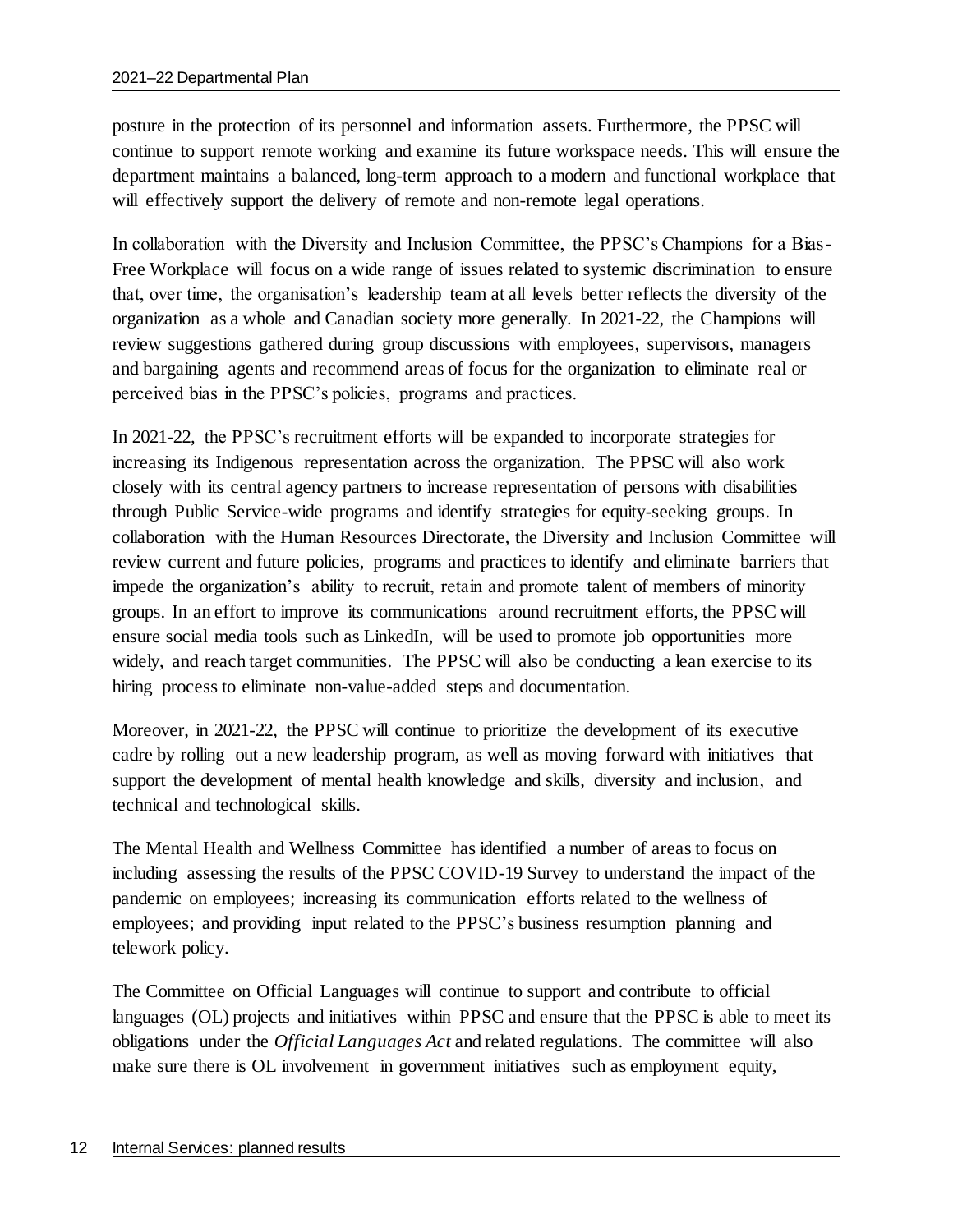diversity and inclusion, combatting discrimination, etc., and that second-language training and maintenance opportunities are provided to PPSC employees.

In 2021-22, the Internal Audit and Evaluation Division will focus on delivering value-added products that support the PPSC in improving its governance, accountability, efficiency, and innovation. Internal Audit will continue to assess the risks to the organization and determine where it can best focus its resources, including new and emerging risks due to the pandemic. Evaluation work will include attention to GBA+ and will continue to work with the PPSC Diversity and Inclusion Committee performing research and analyzing results to identify areas of systemic discrimination. Monitoring will continue for any new or developing risks that would require further attention from either function.

#### Planned budgetary financial resources for Internal Services

|                                 | 2021-22 budgetary<br>spending (as indicated planned spending planned spending planned spending<br>in Main Estimates) | $2021 - 22$ | $2022 - 23$ | $2023 - 24$ |
|---------------------------------|----------------------------------------------------------------------------------------------------------------------|-------------|-------------|-------------|
| <b>Gross Expenditures</b>       | 28,608,496                                                                                                           | 31,128,701  | 28,647,541  | 28,647,541  |
| Revenue Credited to<br>the Vote | $-200,000$                                                                                                           | $-200,000$  | $-200,000$  | $-200,000$  |
| Net Expenditure                 | 28,408,496                                                                                                           | 30,928,701  | 28,447,541  | 28,447,541  |

### Planned human resources for Internal Services

| $2021 - 22$                   | $ 2022 - 23 $                 | $ 2023 - 24 $                 |
|-------------------------------|-------------------------------|-------------------------------|
| planned full-time equivalents | planned full-time equivalents | planned full-time equivalents |
| 187                           | 187                           | 187                           |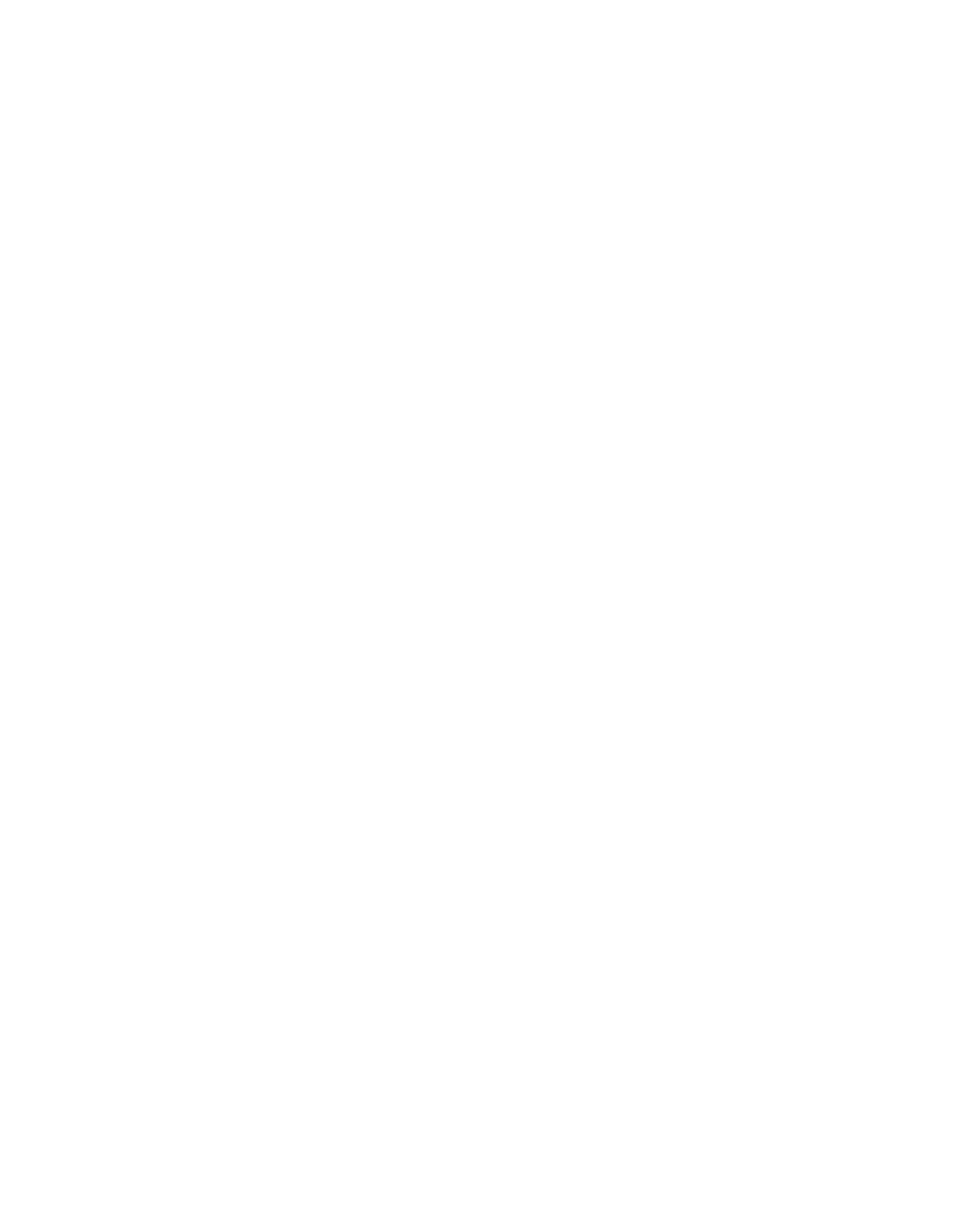## <span id="page-18-0"></span>Spending and human resources

This section provides an overview of the department's planned spending and human resources for the next three consecutive fiscal years and compares planned spending for the upcoming year with the current and previous years' actual spending.

### <span id="page-18-1"></span>Planned spending

Departmental spending 2018–19 to 2023–24

The following graph presents planned (voted and statutory) spending over time.



### Departmental spending graph

- 1. Spending for 2018–19 and 2019–20 represents the actual expenditures incurred during the respective fiscal years, as reported in Public Accounts.
- 2. Planned spending for 2020–21 reflects the authorized funding levels to the end of the fiscal year.
- 3. Planned spending for 2021–22, 2022–23, and 2023–24 reflects funds already brought into the Department's reference levels, as well as amounts to be authorized through the Estimates process as presented in the Department's Annual Reference Level Update. In 2021-22, it has also been adjusted to reflect an anticipated carry over of unused funds due to the COVID-19 pandemic.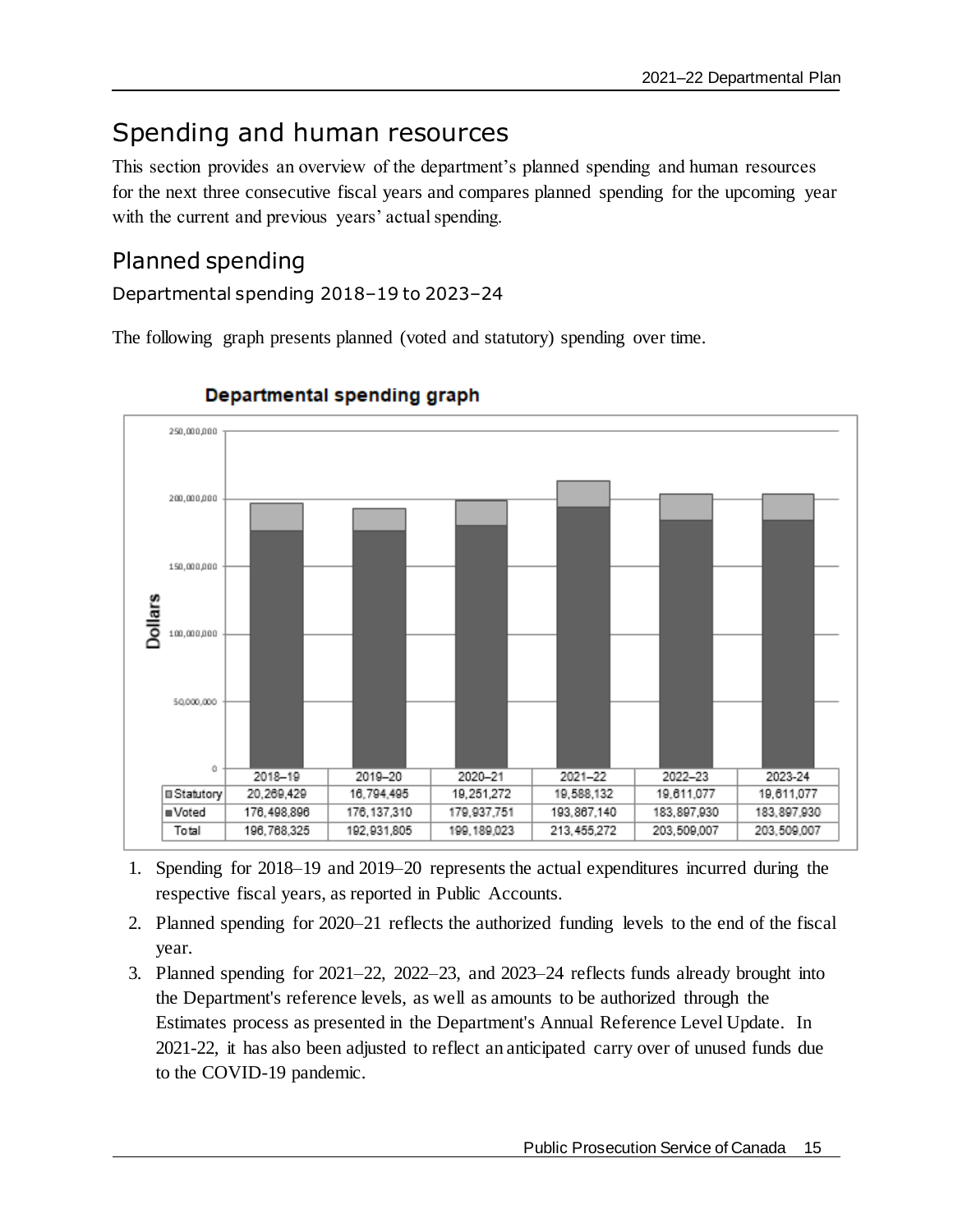Budgetary planning summary for core responsibilities and Internal Services (dollars)

The following table shows actual, forecast and planned spending for each of the PPSC's core responsibilities and to Internal Services for the years relevant to the current planning year.

| Core<br>responsibilities<br>and Internal<br><b>Services</b> | $2018 - 19$<br>expenditures | 2019-20<br>expenditures | $2020 - 21$<br>forecast<br>spending | $2021 - 22$<br>budgetary<br>spending (as<br>indicated in<br><b>Main</b><br><b>Estimates</b> ) | $2021 - 22$<br>planned<br>spending | $2022 - 23$<br>planned<br>spending | $2023 - 24$<br>planned<br>spending |
|-------------------------------------------------------------|-----------------------------|-------------------------|-------------------------------------|-----------------------------------------------------------------------------------------------|------------------------------------|------------------------------------|------------------------------------|
| Prosecution<br>Services                                     | 166,639,518                 | 166,397,709             | 167,496,859                         | 174,922,531                                                                                   | 182,526,571                        | 175,061,466                        | 175,061,466                        |
| Compliance and<br>Enforcement                               | 4,596,852                   | $\mathbf 0$             | 0                                   | 0                                                                                             | $\Omega$                           | 0                                  | 0                                  |
| <b>Subtotal</b>                                             | 171,236,370                 | 166,397,709             | 167,496,859                         | 174,922,531                                                                                   | 182,526,571                        | 175,061,466                        | 175,061,466                        |
| Internal<br>Services                                        | 25,531,955                  | 26,534,096              | 31,692,164                          | 28,408,496                                                                                    | 30,928,701                         | 28,447,541                         | 28,447,541                         |
| <b>Total</b>                                                | 196,768,325                 | 192,931,805             | 199,189,023                         | 203,331,027                                                                                   | 213,455,272                        | 203,509,007                        | 203,509,007                        |

**Prosecution Services and Internal Services:** The planned spending includes an increase due to planned staffing, the renegotiation of collective agreements, facilities projects and the carry over of unused funds into 2021-22 due to the COVID-19 pandemic. A surplus is anticipated; however, the details are unknown at this time due to the uncertainty created by the COVID-19 pandemic.

**Electoral Compliance and Enforcement:** On April 1, 2019, a notice was given in the Canada Gazette, making it official that the Office of the Commissioner of Canada Elections (OCCE) was transferred back to Elections Canada, pursuant to section 401 of *An Act to amend the Canada Elections Act and other Acts.*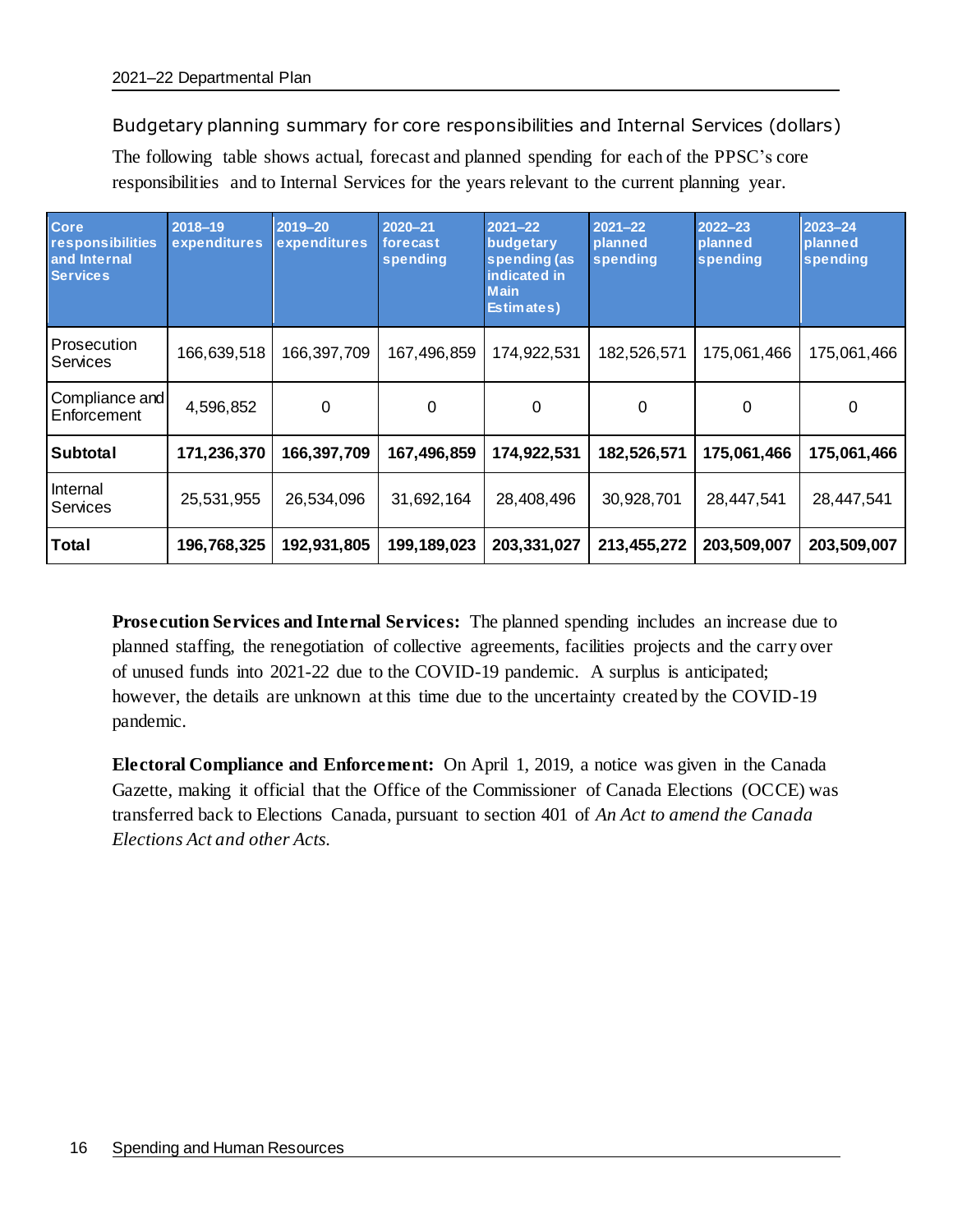### 2021–22 Budgetary planned gross spending summary (dollars)

The following table reconciles gross planned spending with net planned spending for 2021–22.

| <b>Core responsibilities and</b><br><b>Internal Services</b> | $2021 - 22$<br>planned gross spending | $2021 - 22$<br>planned revenues netted<br>against expenditures | $2021 - 22$<br>planned net spending |
|--------------------------------------------------------------|---------------------------------------|----------------------------------------------------------------|-------------------------------------|
| <b>Prosecution Services</b>                                  | 205,068,571                           | $-22,542,000$                                                  | 182,526,571                         |
| <b>Subtotal</b>                                              | 205,068,571                           | $-22,542,000$                                                  | 182,526,571                         |
| <b>Internal Services</b>                                     | 31,128,701                            | $-200,000$                                                     | 30,928,701                          |
| Total                                                        | 236, 197, 272                         | $-22,742,000$                                                  | 213,455,272                         |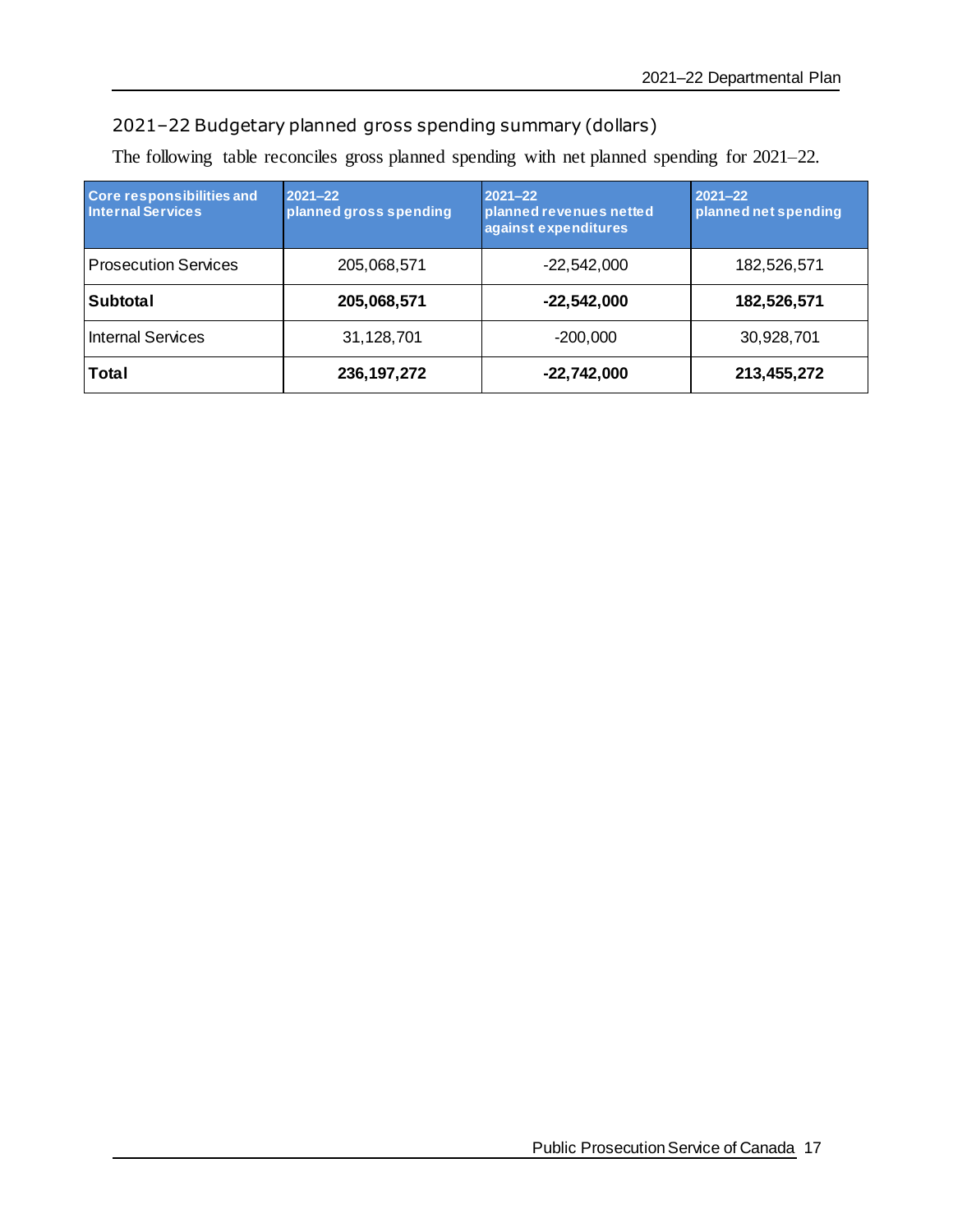### <span id="page-21-0"></span>Planned human resources

The following table shows actual, forecast and planned full-time equivalents (FTEs) for each core responsibility in the PPSC's departmental results framework and to Internal Services for the years relevant to the current planning year.

| Core<br>responsibilities and<br><b>Internal Services</b> | 2018-19<br>actual<br>full-time<br>equivalents | 2019-20<br>actual<br>full-time<br>equivalents | $2020 - 21$<br>forecast<br>full-time<br>equivalents | 2021-22<br>planned<br>full-time<br>equivalents | $2022 - 23$<br>planned<br>full-time<br>equivalents | $2023 - 24$<br>planned<br>full-time<br>equivalents |
|----------------------------------------------------------|-----------------------------------------------|-----------------------------------------------|-----------------------------------------------------|------------------------------------------------|----------------------------------------------------|----------------------------------------------------|
| Prosecution<br>Services                                  | 824                                           | 817                                           | 866                                                 | 890                                            | 890                                                | 890                                                |
| Compliance and<br>Enforcement                            | 24                                            | $\mathbf 0$                                   | $\mathbf 0$                                         | 0                                              | $\mathbf 0$                                        | 0                                                  |
| Subtotal                                                 | 848                                           | 817                                           | 866                                                 | 890                                            | 890                                                | 890                                                |
| Internal Services                                        | 131                                           | 148                                           | 180                                                 | 187                                            | 187                                                | 187                                                |
| <b>Total</b>                                             | 979                                           | 965                                           | 1,046                                               | 1,077                                          | 1,077                                              | 1,077                                              |

Human resources planning summary for core responsibilities and Internal Services

**Prosecution Services**: The increase in 2021-22 full-time equivalents is due to funding secured through Budget 2019 and supports the delivery of prosecution programs and services.

**Electoral Compliance and Enforcement**: On April 1, 2019, a notice was given in the Canada Gazette, making it official that the OCCE was transferred back to Elections Canada, pursuant to section 401 of *An Act to amend the Canada Elections Act and other Acts.*

**Internal Services**: The increase in 2021-22 full-time equivalents is due to the repatriation of services previously provided by the Department of Justice and the implementation of a new legal case management system.

### <span id="page-21-1"></span>Estimates by vote

Information on the PPSC's organizational appropriations is available in the [2021–22 Main](http://www.tbs-sct.gc.ca/hgw-cgf/finances/pgs-pdg/gepme-pdgbpd/index-eng.asp)  [Estimates.](http://www.tbs-sct.gc.ca/hgw-cgf/finances/pgs-pdg/gepme-pdgbpd/index-eng.asp) iv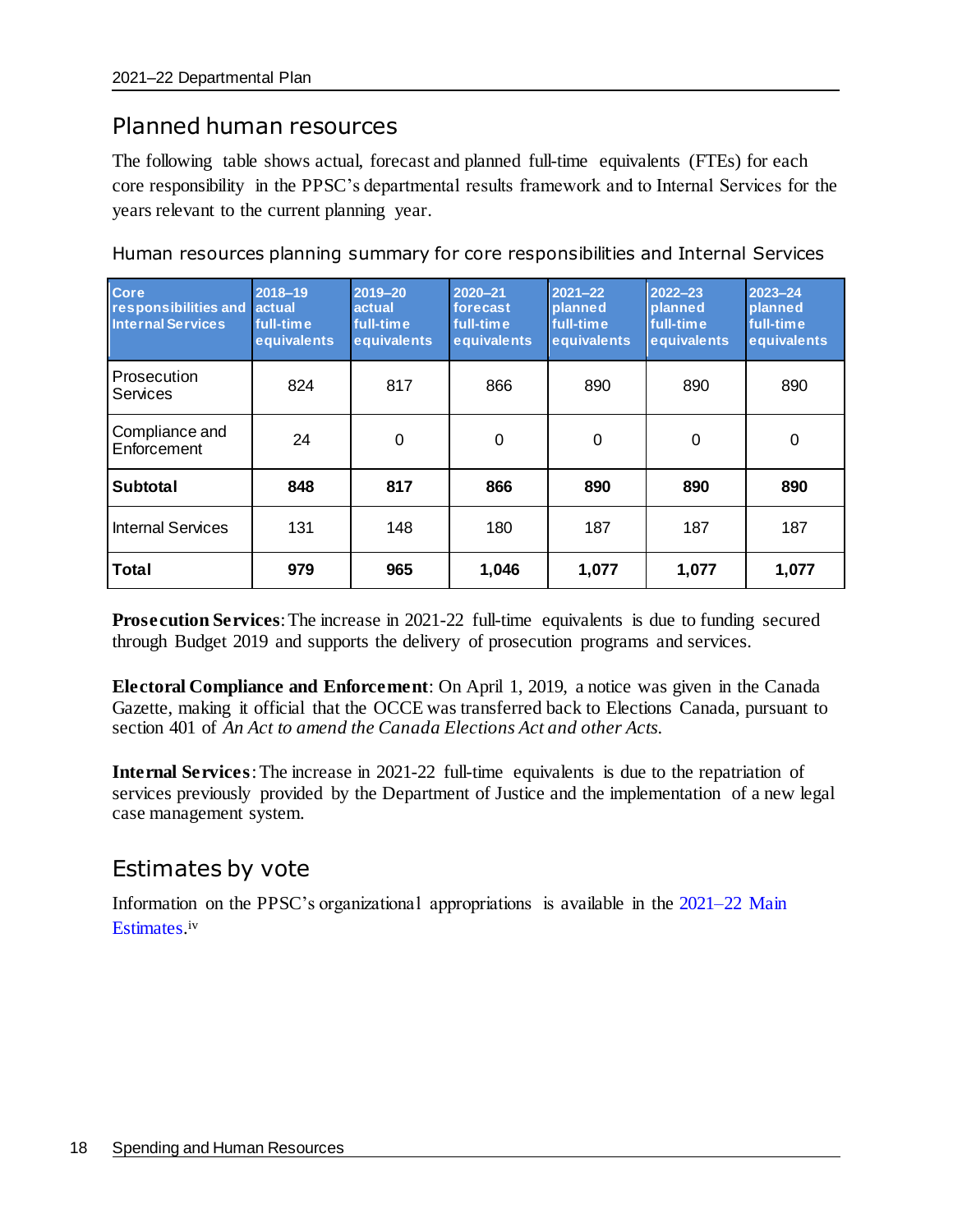### <span id="page-22-0"></span>Future-oriented Condensed statement of operations

The future-oriented condensed statement of operations provides an overview of the PPSC's operations for 2020–21 to 2021–22.

The amounts for forecast and planned results in this statement of operations were prepared on an accrual basis. The amounts for forecast and planned spending presented in other sections of the Departmental Plan were prepared on an expenditure basis. Amounts may therefore differ.

A more detailed future-oriented statement of operations and associated notes, including a reconciliation of the net cost of operations to the requested authorities, are available on the [PPSC's website](https://www.ppsc-sppc.gc.ca/eng/bas/index.html)<sup>v</sup> .

Future-oriented Condensed statement of operations for the year ending March 31, 2022 (dollars)

| <b>Financial information</b>                                         | 2020-21 forecast results | 2021-22 planned results | Difference,<br>(2021-22 planned results)<br>minus<br>2020-21 forecast results) |
|----------------------------------------------------------------------|--------------------------|-------------------------|--------------------------------------------------------------------------------|
| Total expenses                                                       | 235,921,729              | 257, 187, 023           | 21,265,294                                                                     |
| Total revenues                                                       | 11,794,960               | 22,742,000              | 10,947,040                                                                     |
| Net cost of operations<br>before government funding<br>and transfers | 224, 126, 769            | 234,445,023             | 10,318,254                                                                     |

The total planned expenses are projected to be higher in 2021-22 to continue the delivery of prosecution programs and due to the impact of COVID-19 in 2020-21. Further expenses are planned for work on facilities.

The total planned revenues are projected to be higher in 2021-22 due to an anticipated increase in time spent on prosecution services.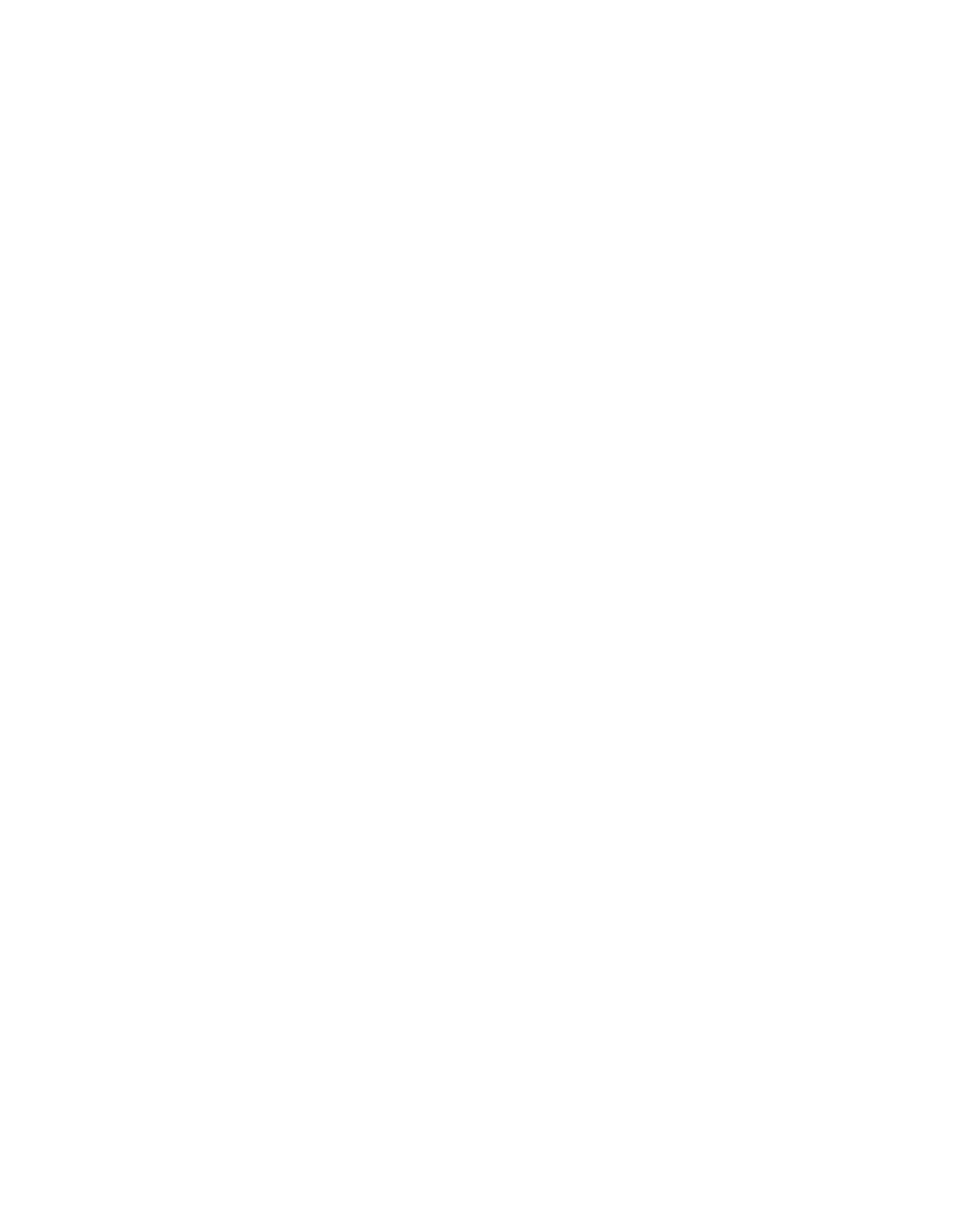## <span id="page-24-0"></span>Corporate information

### <span id="page-24-1"></span>Organizational profile

**Appropriate minister:** The Honourable David Lametti

**Institutional head:** Kathleen Roussel, Director of Public Prosecutions and Deputy Attorney General of Canada

**Ministerial portfolio:** Justice

**Enabling instrument:** *Director of Public Prosecutions Act*

**Year of incorporation / commencement:** 2006

### <span id="page-24-2"></span>Raison d'être, mandate and role: who we are and what we do

"Raison d'être, mandate and role: who we are and what we do" is available on the [PPSC's](https://www.ppsc-sppc.gc.ca/eng/bas/index.html)  [website](https://www.ppsc-sppc.gc.ca/eng/bas/index.html)<sup>vi</sup>.

For more information on the department's organizational mandate letter commitments, see the [Minister's mandate letter](https://pm.gc.ca/en/mandate-letters)vii.

### <span id="page-24-3"></span>Operating context

Information on the PPSC's operating context is available on the [PPSC's website](https://www.ppsc-sppc.gc.ca/eng/index.html)<sup>viii</sup>.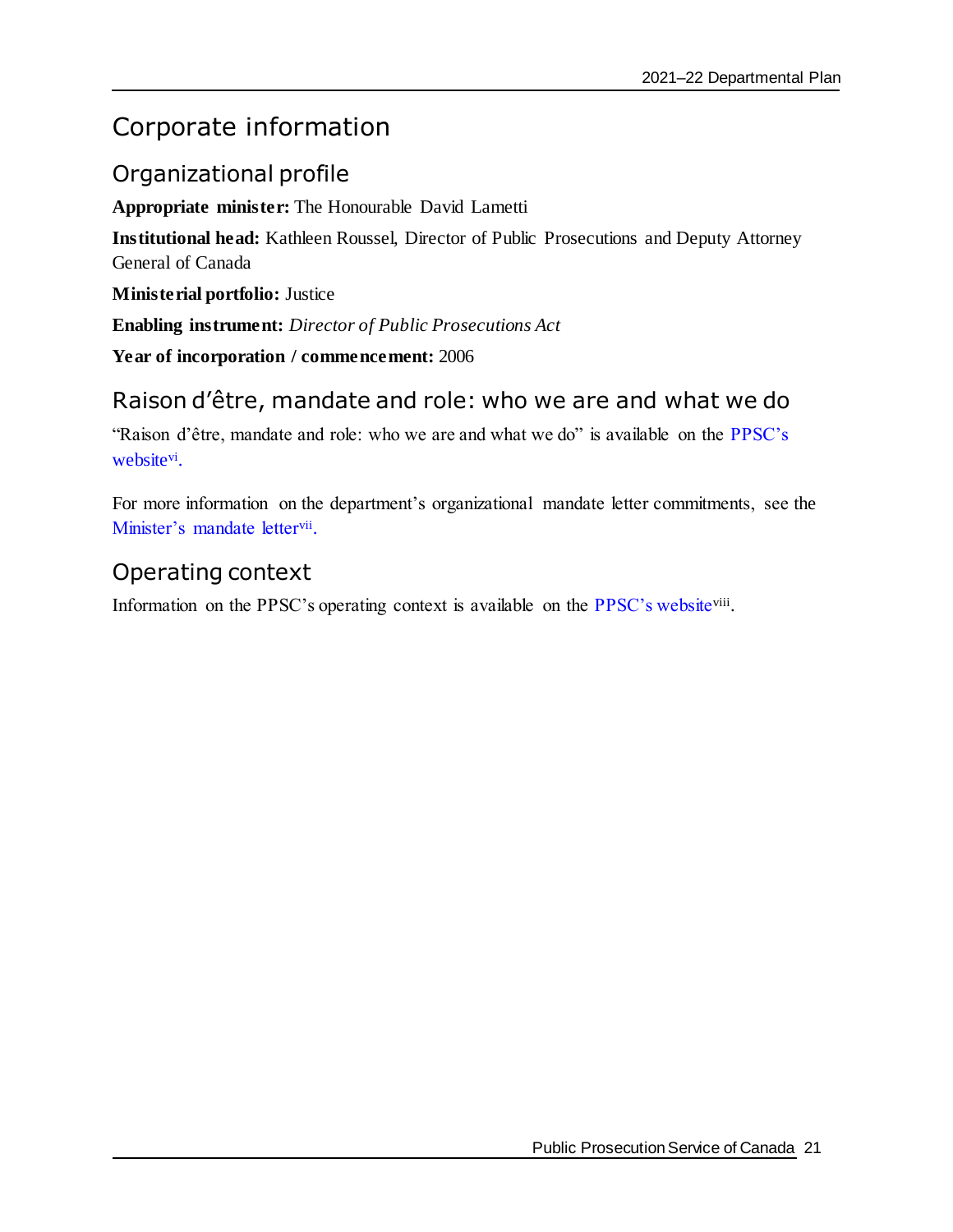## <span id="page-25-0"></span>Reporting framework

The PPSC approved departmental results framework and program inventory for 2021-22 are as follows.

| <b>Departmental Results Framework</b> |                                                                                                                                                              | Core Responsibility: Prosecution Services                                                                                                        |                             |
|---------------------------------------|--------------------------------------------------------------------------------------------------------------------------------------------------------------|--------------------------------------------------------------------------------------------------------------------------------------------------|-----------------------------|
|                                       | <b>Departmental Result:</b><br>Timely and comprehensive<br>legal advice is provided to<br>investigative agencies.                                            | Indicator: Percentage of respondents satisfied with<br>the timeliness of legal advice.                                                           | Internal<br><b>Services</b> |
|                                       |                                                                                                                                                              | Indicator: Percentage of respondents satisfied with<br>the comprehensiveness of legal advice.                                                    |                             |
|                                       | <b>Departmental Result:</b><br>Federal prosecutions are<br>completed in a timely<br>manner.                                                                  | Indicator: Number and percentage of cases that<br>went to trial and resulted in a judicial stay of<br>proceedings due to Crown delay.            |                             |
|                                       |                                                                                                                                                              | Indicator: Number and percentage of cases that<br>went to trial and resulted in the Crown directing a<br>stay of proceedings due to Crown delay. |                             |
|                                       | <b>Departmental Result:</b><br>Through professionally<br>conducted prosecution<br>related work, the ODPP<br>contributes to the<br>administration of justice. | Indicator: Number and percentage of prosecutions<br>that result in a determination on the merits of the<br>evidence.                             |                             |
|                                       |                                                                                                                                                              | Indicator: Number and nature of judicial stays for<br>abuse of process based on the conduct of a federal<br>prosecutor.                          |                             |
|                                       |                                                                                                                                                              | Indicator: Number and nature of successful malicious<br>prosecution lawsuits.                                                                    |                             |
|                                       |                                                                                                                                                              | Indicator: Number and nature of substantiated<br>complaints made pursuant to the ODPP's<br><b>Complaints Policy</b>                              |                             |
| Inventory<br>Program                  | Program: Federal Prosecutions                                                                                                                                |                                                                                                                                                  |                             |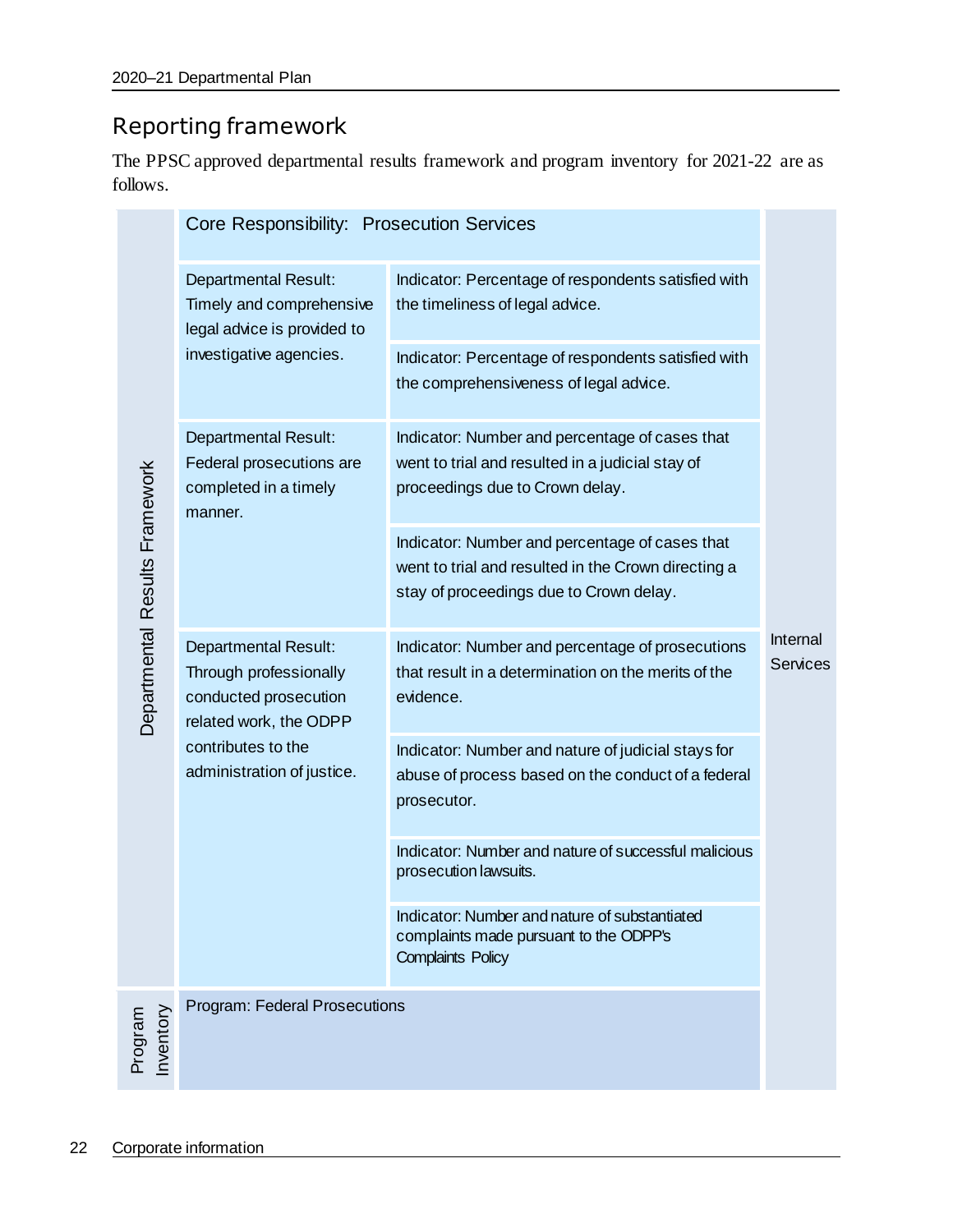## <span id="page-26-0"></span>Supporting information on the program inventory

Financial, human resources and performance information for PPSC's Program Inventory is available in the GC [InfoBase](https://www.tbs-sct.gc.ca/ems-sgd/edb-bdd/index-eng.html)<sup>ix</sup>.

## <span id="page-26-1"></span>Supplementary information tables

The following supplementary information tables are available on the [PPSC's website](https://www.ppsc-sppc.gc.ca/eng/index.html)<sup>x</sup>:

- Departmental Sustainable Development Strategy
- Gender-based analysis plus

## <span id="page-26-2"></span>Federal tax expenditures

PPSC's Departmental Plan does not include information on tax expenditures that relate to its planned results for 2021–22.

Tax expenditures are the responsibility of the Minister of Finance, and the Department of Finance Canada publishes cost estimates and projections for government-wide tax expenditures each year in the [Report on Federal Tax Expenditures.](https://www.canada.ca/en/department-finance/services/publications/federal-tax-expenditures.html)<sup>xi</sup> This report provides detailed information on tax expenditures, including objectives, historical background and references to related federal spending programs, as well as evaluations, research papers and gender-based analysis. The tax measures presented in this report are solely the responsibility of the Minister of Finance.

## <span id="page-26-3"></span>Organizational contact information

Public Prosecution Service of Canada 160 Elgin Street, 12th Floor Ottawa, Ontario K1A 0H8 613-957-7772 1-877-505-7772 [info@ppsc.gc.ca](file:///C:/Users/jwilson/AppData/Roaming/OpenText/OTEdit/EC_ppsc_prod/c2300595/mailto_info@ppsc.gc.ca)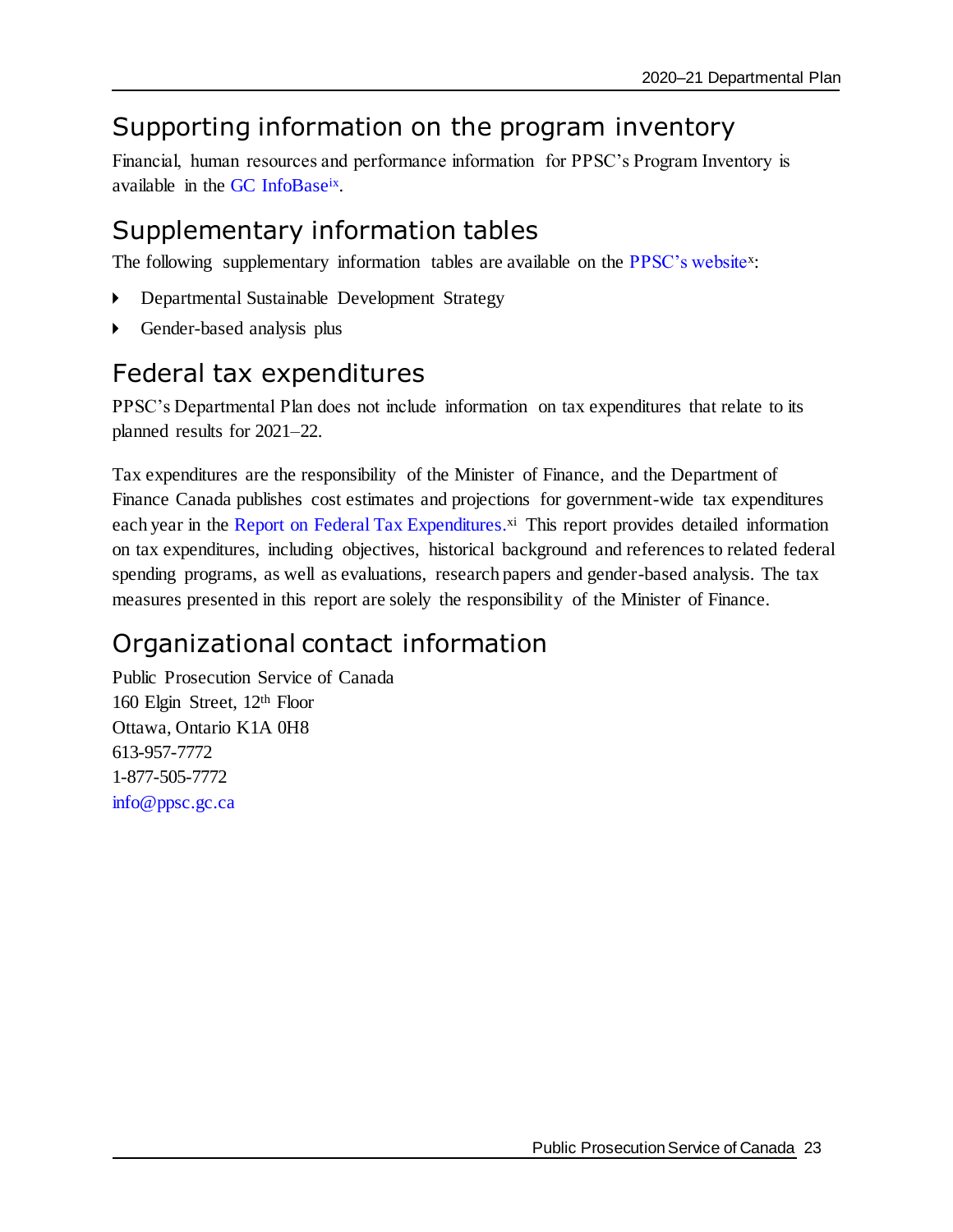## <span id="page-27-0"></span>Appendix: definitions

### **appropriation (crédit)**

Any authority of Parliament to pay money out of the Consolidated Revenue Fund.

### **budgetary expenditures (dépenses budgétaires)**

Operating and capital expenditures; transfer payments to other levels of government, organizations or individuals; and payments to Crown corporations.

### **core responsibility (responsabilité essentielle)**

An enduring function or role performed by a department. The intentions of the department with respect to a core responsibility are reflected in one or more related departmental results that the department seeks to contribute to or influence.

### **Departmental Plan (plan ministériel)**

A report on the plans and expected performance of a department over a 3-year period. Departmental Plans are tabled in Parliament each spring.

### **departmental priority (priorité ministérielle)**

A plan or project that a department has chosen to focus and report on during the planning period. Departmental priorities represent the things that are most important or what must be done first to support the achievement of the desired departmental results.

### **departmental result (résultat ministériel)**

A consequence or outcome that a department seeks to achieve. A departmental result is often outside departments' immediate control, but it should be influenced by program-level outcomes.

### **departmental result indicator (indicateur de résultat ministériel)**

A factor or variable that provides a valid and reliable means to measure or describe progress on a departmental result.

### **departmental results framework (cadre ministériel des résultats)**

A framework that consists of the department's core responsibilities, departmental results and departmental result indicators.

### **Departmental Results Report (rapport sur les résultats ministériels)**

A report on a department's actual accomplishments against the plans, priorities and expected results set out in the corresponding Departmental Plan.

### **experimentation (expérimentation)**

The conducting of activities that seek to first explore, then test and compare, the effects and impacts of policies and interventions in order to inform evidence-based decision-making, and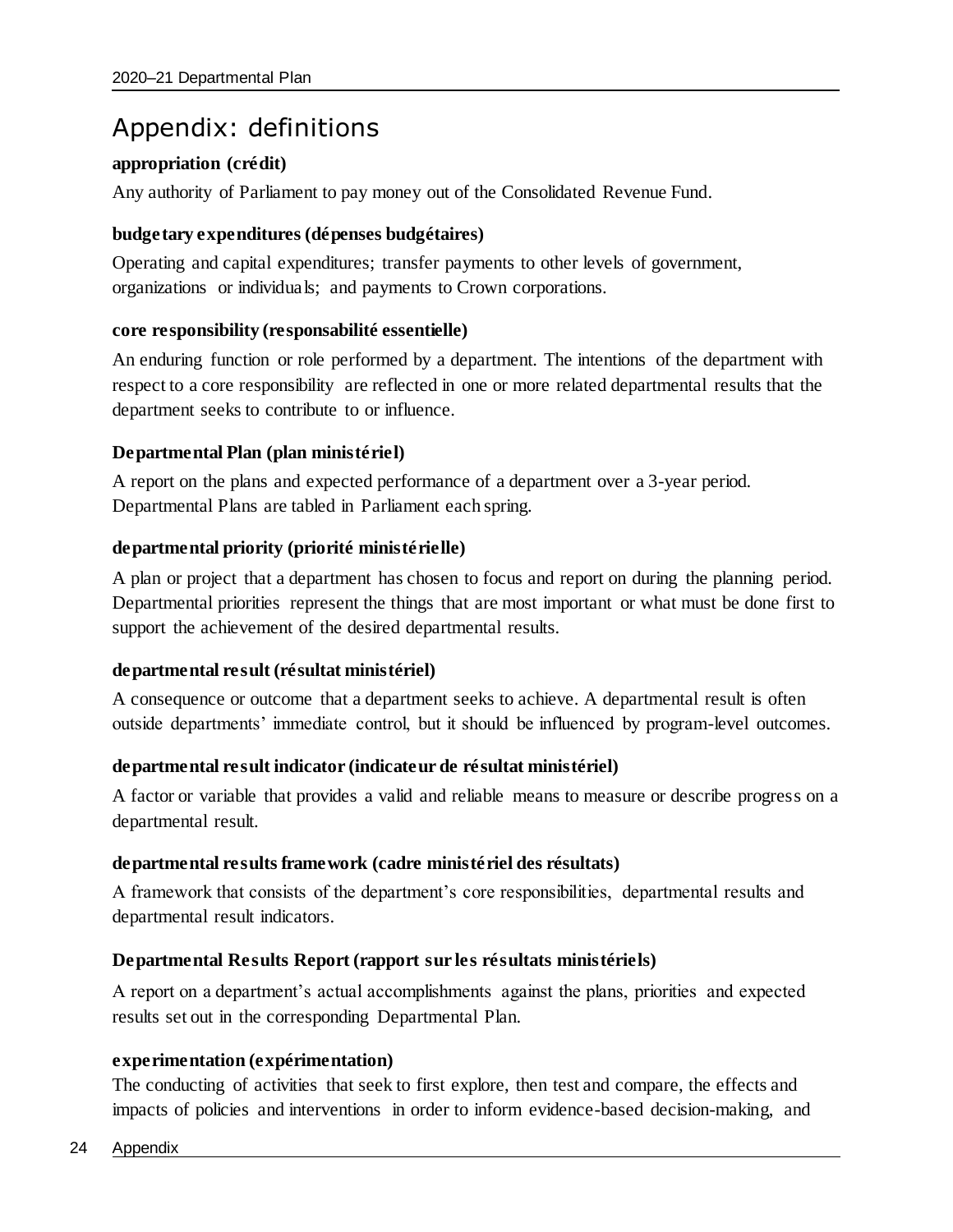improve outcomes for Canadians, by learning what works and what doesn't. Experimentation is related to, but distinct form innovation (the trying of new things), because it involves a rigorous comparison of results. For example, using a new website to communicate with Canadians can be an innovation; systematically testing the new website against existing outreach tools or an old website to see which one leads to more engagement, is experimentation.

### **full-time equivalent (équivalent temps plein)**

A measure of the extent to which an employee represents a full person-year charge against a departmental budget. Full-time equivalents are calculated as a ratio of assigned hours of work to scheduled hours of work. Scheduled hours of work are set out in collective agreements.

### **gender-based analysis plus (GBA+) (analyse comparative entre les sexes plus [ACS+])**

An analytical process used to assess how diverse groups of women, men and gender-diverse people experience policies, programs and services based on multiple factors including race, ethnicity, religion, age, and mental or physical disability.

### **government-wide priorities (priorités pangouvernementales)**

For the purpose of the 2021–22 Departmental Plan, government-wide priorities refers to those high-level themes outlining the government's agenda in the 2020 Speech from the Throne, namely: Protecting Canadians from COVID-19; Helping Canadians through the pandemic; Building back better – a resiliency agenda for the middle class; The Canada we're fighting for.

#### **horizontal initiative (initiative horizontale)**

An initiative in which two or more federal organizations are given funding to pursue a shared outcome, often linked to a government priority.

### **non-budgetary expenditures (dépenses non budgétaires)**

Net outlays and receipts related to loans, investments and advances, which change the composition of the financial assets of the Government of Canada.

#### **performance (rendement)**

What an organization did with its resources to achieve its results, how well those results compared to what the organization intended to achieve, and how well lessons learned have been identified.

#### **performance indicator (indicateur de rendement)**

A qualitative or quantitative means of measuring an output or outcome, with the intention of gauging the performance of an organization, program, policy or initiative respecting expected results.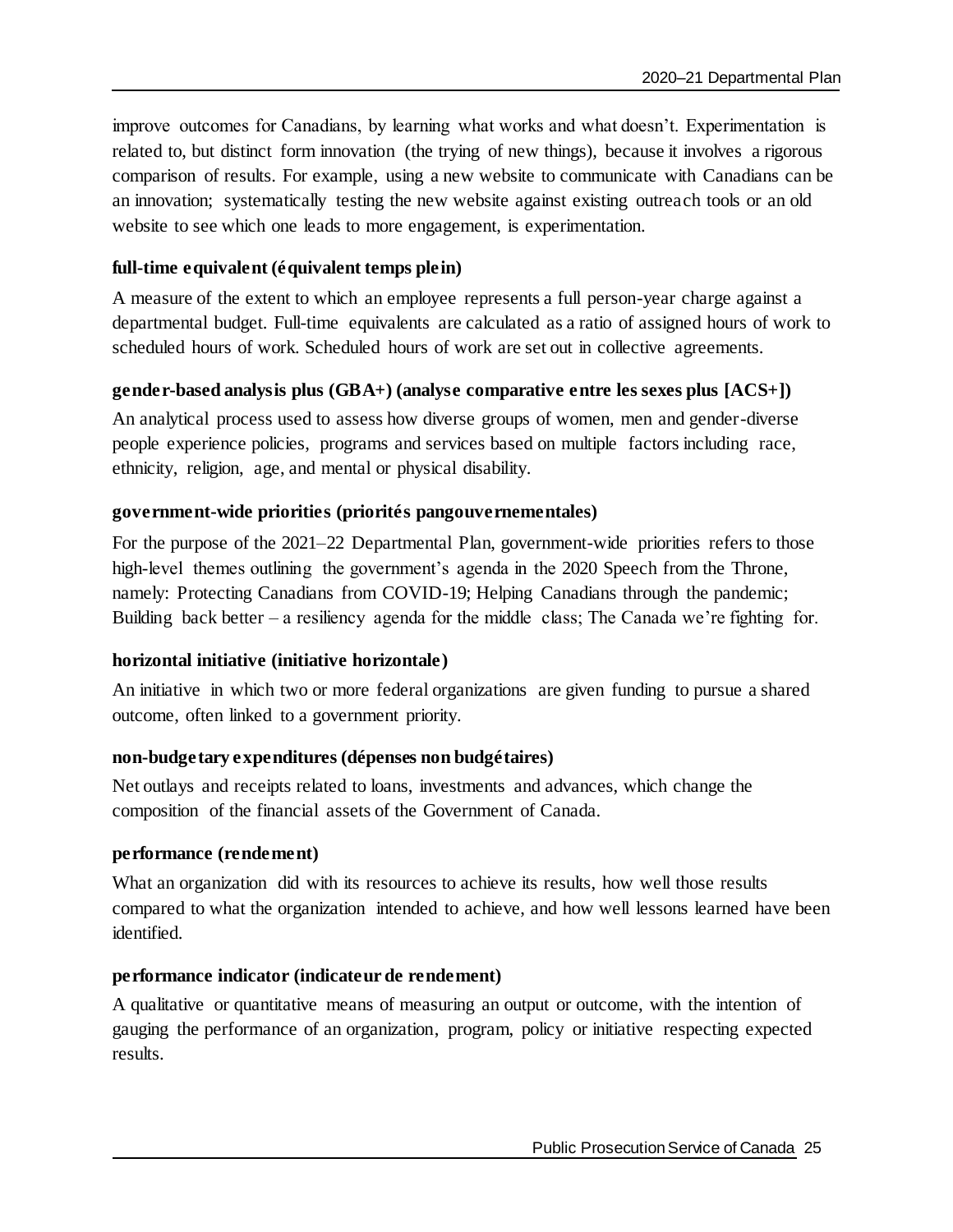### **performance reporting (production de rapports sur le rendement)**

The process of communicating evidence-based performance information. Performance reporting supports decision-making, accountability and transparency.

### **plan (plan)**

The articulation of strategic choices, which provides information on how an organization intends to achieve its priorities and associated results. Generally a plan will explain the logic behind the strategies chosen and tend to focus on actions that lead up to the expected result.

### **planned spending (dépenses prévues)**

For Departmental Plans and Departmental Results Reports, planned spending refers to those amounts presented in the Main Estimates.

A department is expected to be aware of the authorities that it has sought and received. The determination of planned spending is a departmental responsibility, and departments must be able to defend the expenditure and accrual numbers presented in their Departmental Plans and Departmental Results Reports.

#### **program (programme)**

Individual or groups of services, activities or combinations thereof that are managed together within the department and focus on a specific set of outputs, outcomes or service levels.

### **program inventory (répertoire des programmes)**

Identifies all of the department's programs and describes how resources are organized to contribute to the department's core responsibilities and results.

#### **result (résultat)**

An external consequence attributed, in part, to an organization, policy, program or initiative. Results are not within the control of a single organization, policy, program or initiative; instead they are within the area of the organization's influence.

### **statutory expenditures (dépenses législatives)**

Expenditures that Parliament has approved through legislation other than appropriation acts. The legislation sets out the purpose of the expenditures and the terms and conditions under which they may be made.

### **strategic outcome (résultat stratégique)**

A long-term and enduring benefit to Canadians that is linked to the organization's mandate, vision and core functions.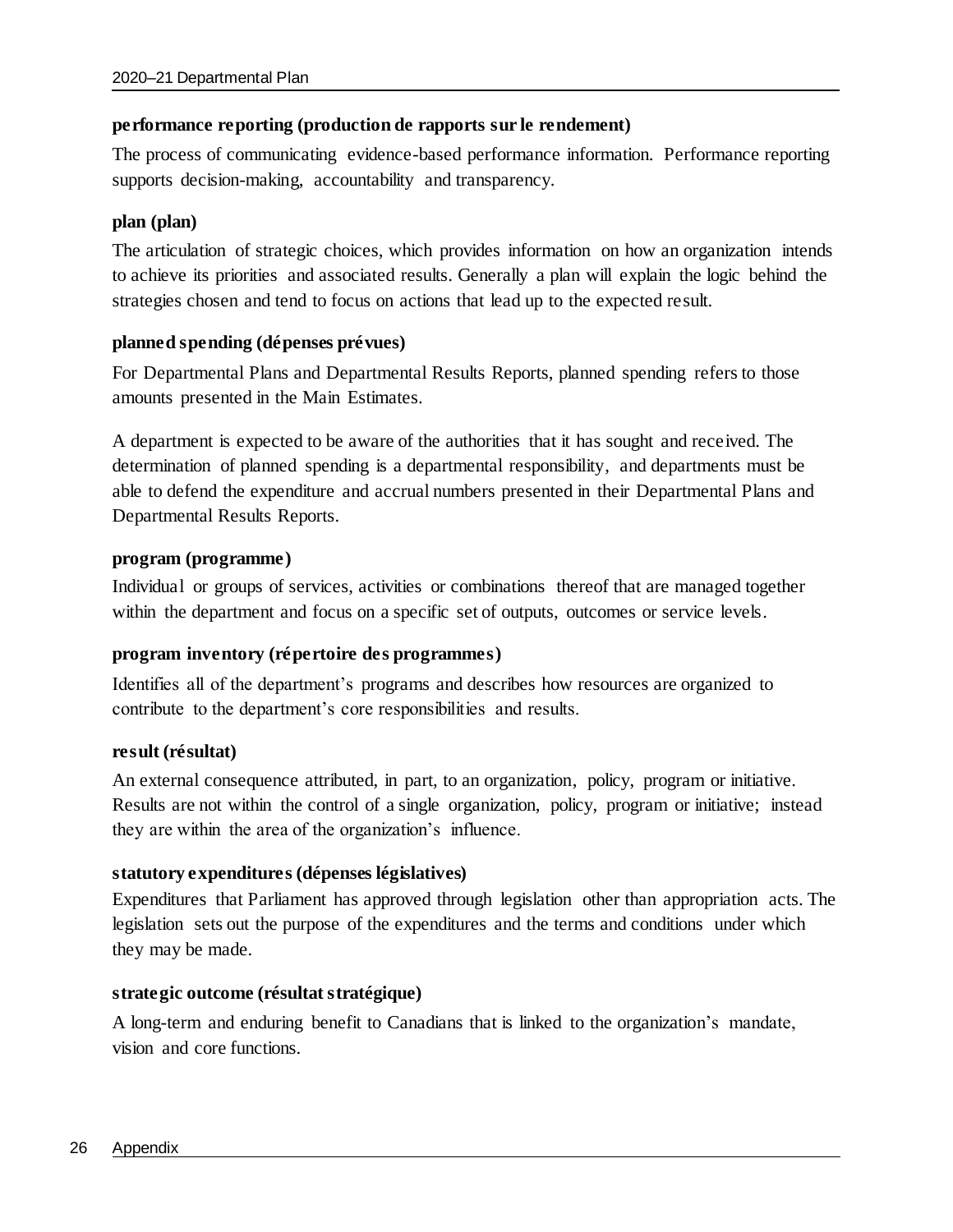### **target (cible)**

A measurable performance or success level that an organization, program or initiative plans to achieve within a specified time period. Targets can be either quantitative or qualitative.

### **voted expenditures (dépenses votées)**

Expenditures that Parliament approves annually through an Appropriation Act. The vote wording becomes the governing conditions under which these expenditures may be made.